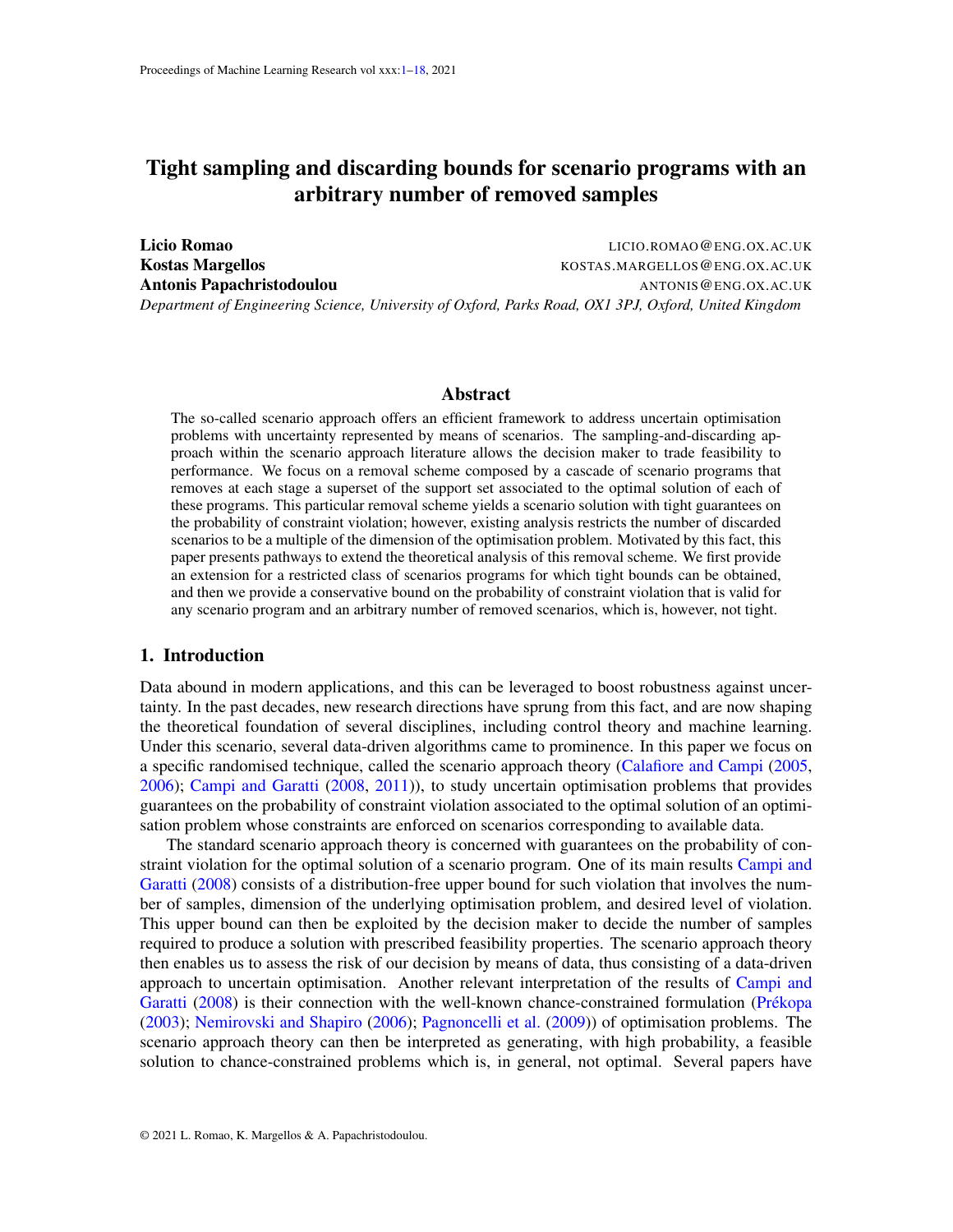studied the optimality gap between the chance-constrained formulation and its scenario approximation [\(Calafiore and Campi](#page-17-2) [\(2006\)](#page-17-2); [Campi and Garatti](#page-17-4) [\(2011\)](#page-17-4); [Esfahani et al.](#page-17-8) [\(2015\)](#page-17-8)).

Notwithstanding the advances due to the results in [Campi and Garatti](#page-17-3) [\(2008\)](#page-17-3), and as price for their generality, the performance of a scenario program in terms of cost may be conservative. To this end, papers [Campi and Garatti](#page-17-4) [\(2011\)](#page-17-4) and [Calafiore](#page-17-9) [\(2010\)](#page-17-9) characterised the probability of violation of a scenario program in which the decision maker is allowed to discard some of the original scenarios. As the feasible set of a scenario program is enlarged when constraints are discarded, the results in [Campi and Garatti](#page-17-4) [\(2011\)](#page-17-4) and [Calafiore](#page-17-9) [\(2010\)](#page-17-9), known as the sampling-and-discarding approach or scenario theory with constraint removal, enable the decision maker to reduce the conservatism of a scenario solution, while keeping the probability of constraint violation under control. An interesting feature of the bound proposed in [Campi and Garatti](#page-17-4) [\(2011\)](#page-17-4) is the fact that it holds true for any removal scheme and, similarly to the bound in [Campi and Garatti](#page-17-3) [\(2008\)](#page-17-3), is distributionfree. However, in contrast with [Campi and Garatti](#page-17-3) [\(2008\)](#page-17-3), which holds with equality for a class of scenario programs called fully-supported, the bound in [Campi and Garatti](#page-17-4) [\(2011\)](#page-17-4) is not tight.

Recently, the authors in [Romao et al.](#page-17-10) [\(2020a\)](#page-17-10) and [Romao et al.](#page-17-11) [\(2020b\)](#page-17-11) have studied a specific removal scheme and provided a bound on the probability of constraint violation that outperforms the one in [Campi and Garatti](#page-17-4) [\(2011\)](#page-17-4). These papers also show tightness of the proposed bound by providing a class of scenario programs that achieves this bound with equality. The removal scheme analysed in [Romao et al.](#page-17-10) [\(2020a\)](#page-17-10) is composed by a cascade of scenario programs where at each stage a superset of the support scenarios associated to the optimal solution is removed. However, their analysis restricts the number of discarded scenarios to be a multiple of the dimension of the optimisation problem.

The main contribution of this paper is to explore the extent to which the analysis of this particular removal scheme can be extended to allow for arbitrary discarded scenarios. First, we characterise the class of scenario programs that permits such arbitrary removal. We show that this coincides with the class of problems that led to tight bounds in [Romao et al.](#page-17-10) [\(2020a\)](#page-17-10). For general scenario programs, we argue that no tight results can be obtained without exploring additional structure of the problem and provide an upper bound on the probability of constraint violation that improves upon the bound in [Campi and Garatti](#page-17-4) [\(2011\)](#page-17-4). Moreover, if we are dealing with a min-max scenario program (that still fits in our class), we also present another alternative to remove scenarios that combines our removal procedure with the strategy presented in [Care et al.](#page-17-12) [\(2015\)](#page-17-12) and [Garatti et al.](#page-17-13) [\(2019\)](#page-17-13).

This paper is organised as follows. The main concepts of the scenario approach theory and the removal strategy analysed in [Romao et al.](#page-17-10) [\(2020a\)](#page-17-10) are presented in Section [2.](#page-1-0) The main results of this paper, which include a generalisation of the removal procedure of [Romao et al.](#page-17-10) [\(2020a\)](#page-17-10) to an arbitrary discarded scenarios for a subclass of scenario programs, are presented in Section [3.](#page-4-0) Section [4](#page-9-0) concludes the paper and provides directions for future work.

## <span id="page-1-0"></span>2. Problem statement

Let  $\Delta$  represent the uncertainty space, which is endowed with a  $\sigma$ -algebra  $\mathcal F$ , and suppose that there is an unknown probability measure  $\mathbb{P}: \mathcal{F} \to [0, 1]$  defined over F. The triple  $(\Delta, \mathcal{F}, \mathbb{P})$  is called a probability measure<sup>[1](#page-1-1)</sup> space. Fix  $\epsilon \in (0,1)$ , and suppose that we want to find the optimal solution of the chance-constrained problem

<span id="page-1-2"></span>
$$
\begin{array}{ll}\text{minimize} & c^\top x\\ \text{subject to} & \mathbb{P}\{\delta : g(x,\delta) > 0\} \le \epsilon,\end{array} \tag{1}
$$

<span id="page-1-1"></span><sup>1.</sup> We refer the reader to [\(Salamon,](#page-17-14) [2016,](#page-17-14) Chapter 1) for an introduction to these measure theoretic concepts.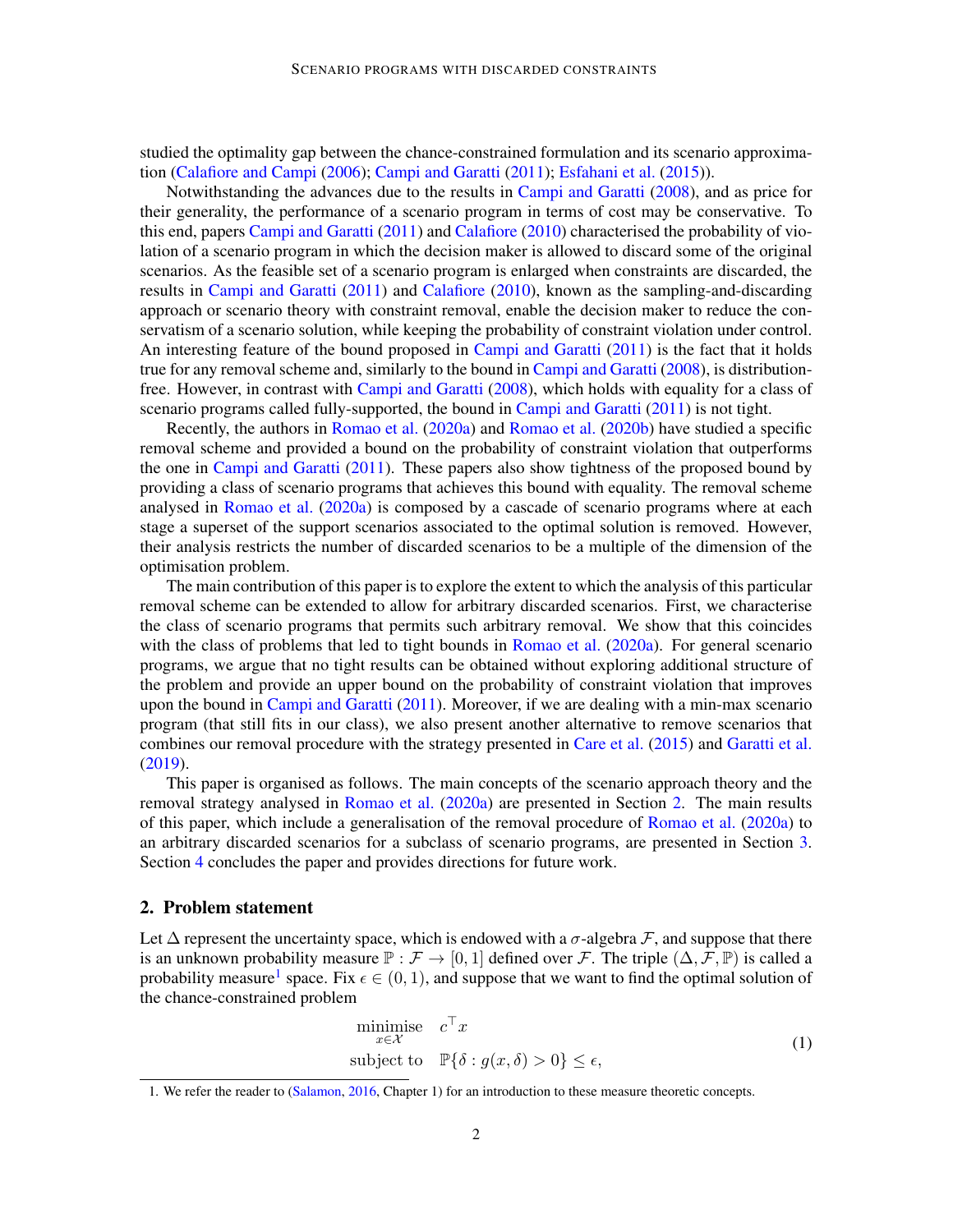where  $\mathcal{X} \subset \mathbb{R}^d$  is a closed, convex set with non-empty interior and function  $g : \mathbb{R}^d \times \Delta \to \mathbb{R}$  is measurable<sup>[2](#page-2-0)</sup> in the second argument for each  $x \in \mathcal{X}$ . The feasible set of [\(1\)](#page-1-2) comprises of points  $x \in$  $\mathbb{R}^d$  with the property that the probability of a  $\delta$  sampled from  $\mathbb P$  violates the constraint  $g(x, \delta) \leq 0$ is smaller than  $\epsilon$ . Unfortunately, the feasible set of [\(1\)](#page-1-2) may be non-convex, even when the function  $g(\cdot,\delta): \mathbb{R}^d \to \mathbb{R}$  is convex for all  $\delta \in \Delta$ , so problem [\(1\)](#page-1-2) is in general hard to solve. One common approach to obtain a solution to problem  $(1)$  is by means of a randomised approximation called the scenario approach with discarded constraints, which studies the optimal solution of the scenario program

<span id="page-2-4"></span><span id="page-2-1"></span>minimize 
$$
c^{\top} x
$$
  
subject to  $g(x, \delta_i) \leq 0$ , with  $\delta_i \in S \setminus R(S)$ ,  $(2)$ 

where X and g are defined as above, with the additional assumption that  $g(\cdot,\delta): \mathbb{R}^d \to \mathbb{R}$  is convex for all  $\delta \in \Delta$ ,  $S = {\delta_1, \ldots, \delta_m}$  is a set of i.i.d. samples from  $\mathbb P$  (also referred as scenarios), and  $R(S)$  contains scenarios that have been discarded by a removal procedure. The dependence of the removed scenarios on S is made explicit.

Some concepts at the core of the scenario approach theory which will be important to our developments are presented in the sequel.

Definition 1 (Support constraints) *Consider the scenario optimization problem* [\(2\)](#page-2-1)*. A scenario in*  $S \setminus R(S)$  is said to be a support constraint (or support scenario) if its removal changes the optimal *solution of* [\(2\)](#page-2-1)*. The set of all support constraints is called the support set of* [\(2\)](#page-2-1)*, and will be denoted* by  $supp(x^*(S))$  *throughout this paper.* 

Definition 2 (Fully-supported problems) *A scenario optimization problem* [\(2\)](#page-2-1) *is said to be fullysupported if for all*  $m \in \mathbb{N}$  *the cardinality of the support set is equal to d with probability one with respect to*  $\mathbb{P}^m$ .

If scenarios are not removed (i.e.,  $R(S) = \emptyset$ ) in [\(2\)](#page-2-1), [Campi and Garatti](#page-17-3) [\(2008\)](#page-17-3) have shown, under certain technical assumptions, an upper bound on the probability of constraint violation associated to the optimal solution of [\(2\)](#page-2-1) that is valid for all convex optimisation problems and that holds with equality if the corresponding scenario program is fully-supported. Throughout this paper we consider the following assumption.

**Assumption 1** *Problem* [\(2\)](#page-2-1) *is fully-supported*<sup>[3](#page-2-2)</sup> *and its solution exists and is unique for any*  $\{\delta_1, \ldots, \delta_n\}$ δm}*. Moreover, its feasible set has a non-empty interior.*

Throughout this paper, we consider that the samples in  $S$  are ordered, i.e., there exists a bijection  $\sigma:\{1,\ldots,m\}\to S$ , and, for any  $i,j\in\{1,\ldots,m\}$ ,  $i\neq j$ , we say that  $\delta_i$  is smaller than  $\delta_j$ whenever  $\sigma^{-1}(\delta_i) \leq \sigma^{-1}(\delta_j)$  in the usual sense. Strict inequalities can be used with a similar interpretation. For a fixed  $S = \{\delta_1, \ldots, \delta_m\}$ , we also denote the optimal solution of a scenario program as in [\(2\)](#page-2-1) for a generic  $J \subset S$  as

<span id="page-2-3"></span>
$$
z^*(J) = \underset{x \in \mathcal{X}}{\operatorname{argmin}} \quad c^\top x
$$
  
subject to  $g(x, \delta) \le 0, \quad \delta \in J.$  (3)

<span id="page-2-0"></span><sup>2.</sup> For a fixed  $x \in \mathcal{X}$ , the function  $g(x, \cdot) : \Delta \to \mathbb{R}$ , where  $(\Delta, \mathcal{F}, \mathbb{P})$  is a probability measure space, is said to be measurable if for all Borel sets A of  $\mathbb R$  we have that  $g^{-1}(x, A) \in \mathcal F$ . This implies that the set  $\{\delta \in \Delta : g(x, \delta) >$  $0$ } =  $g^{-1}(x, A)$ , with  $A = (0, \infty)$ , is an element of  $\mathcal{F}$ , hence rendering [\(1\)](#page-1-2) well-defined. A Borel set is an element of the  $\sigma$ -algebra generated by the standard topology of  $\mathbb{R}$ .

<span id="page-2-2"></span><sup>3.</sup> Most of the results in this paper can be extended to non-fully-supported but non-degenerate problems (see [Campi](#page-17-3) [and Garatti](#page-17-3) [\(2008\)](#page-17-3) for the definition) using the same technique as in [Calafiore](#page-17-9) [\(2010\)](#page-17-9) and [Romao et al.](#page-17-10) [\(2020a\)](#page-17-10), by ordering the samples and creating an augmented (regularised) optimisation problem.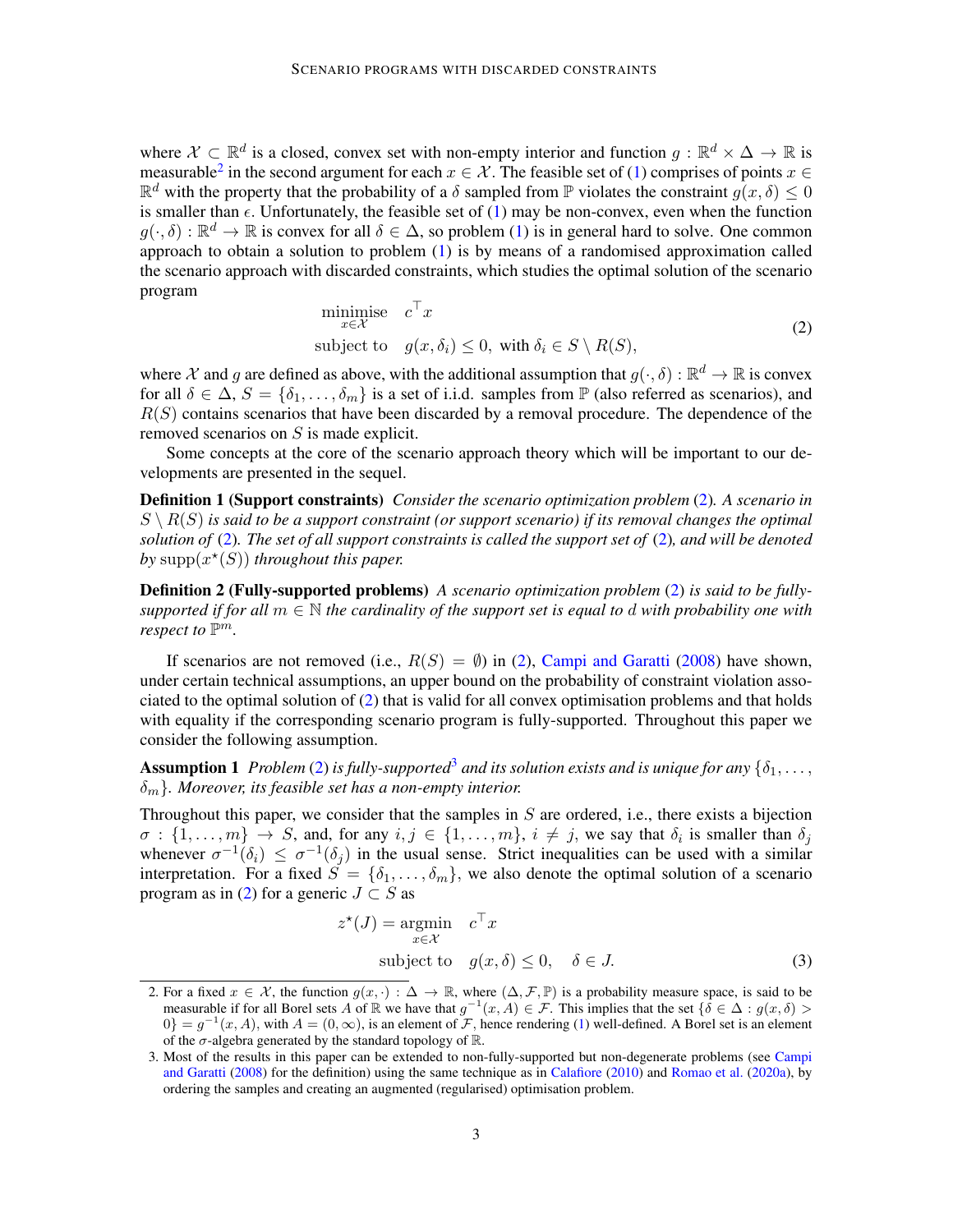| $P_k$     | Removed till $k \in \{0, \ldots, q_1\}$                      | Optimiser at $(k + 1)$ -th stage |
|-----------|--------------------------------------------------------------|----------------------------------|
| $\theta$  | $R_0(S) = \emptyset$                                         | $x_0^*(S)$                       |
|           | $R_1(S) = \text{supp}(x_0^{\star}(S))$                       | $x_1^*(S)$                       |
| ÷         |                                                              |                                  |
| $q_1$     | $R_{q_1}(S) = R_{q_1-1}(S) \cup \text{supp}(x_{q_1-1}^*(S))$ | $x_{q_1}^{\star}(S)$             |
| $a_1 + 1$ | $R_{q_1}(S) \cup R(S)$                                       | $x_{q_1+1}^*(S)$                 |

<span id="page-3-1"></span>Table 1: Description of the quantities at the interim stages for the procedure encoded by [\(4\)](#page-3-0).

We now introduce the removal procedure analysed in [Romao et al.](#page-17-10) [\(2020a\)](#page-17-10). Let  $r < m$  be the number of discarded constraints and write  $r = q_1d + q_2$  using the division algorithm, where  $q_1$  and  $q_2$  are integers and  $q_2 < d$ . For  $k \in \{0, \ldots, q_1\}$ , consider the sequence of  $q_1 + 1$  scenario programs given by

<span id="page-3-0"></span>
$$
P_k: \underset{x \in \mathcal{X}}{\text{minimise}} \quad c^\top x
$$
  
subject to  $g(x, \delta) \le 0, \quad \delta \in S \setminus R_k(S),$  (4)

where  $R_0(S)$  is the empty set,  $R_k(S) = R_{k-1}(S) \cup \text{supp}(x_{k-1}^*(S))$  for  $k \in \{1, ..., q_1\}$ , with  $x_k^*(S)$ ,  $k = 0, \ldots, q_1$ , representing the optimal solution of [\(4\)](#page-3-0). If  $q_2$  is not equal to zero, we define similarly a scenario program  $P_{q_1+1}$  with  $R_{q_1+1}(S) = R_{q_1}(S) \cup \overline{R}(S)$ , where  $\overline{R}(S)$  is a subset of size  $q_2$  from supp $(x_{q_1}^{\star}(S))$  containing the  $q_2$ -th smallest scenarios according to ordering defined by σ. As the scenario program  $P_k$  depends on the solution of the previous stage through  $R_k(S)$ , this removal scheme can be interpreted as a cascade of  $q_1 + 2$  (or  $q_1 + 1$ , if  $q_2$  is equal to zero) scenarios programs where at each stage the support set associated to the optimal solution is removed and possibly a subset of the support set in the last stage if  $k = q_1$  and  $q_2 \neq 0$ . Each of these quantities are summarised in Table [1.](#page-3-1) Let

<span id="page-3-3"></span>
$$
x^*(S) = \begin{cases} x_{q_1}^*(S), & \text{if } q_2 = 0; \\ x_{q_1+1}^*(S), & \text{if } q_2 \neq 0. \end{cases}
$$
 (5)

Observe that  $x^*(S)$  is the final decision whose probability of constraint violation we are ultimately interested in.

If  $q_2 = 0$ , i.e., if the removed scenarios form an integer multiple of  $d(r = q_1 d)$ , then the results in [Romao et al.](#page-17-10) [\(2020a\)](#page-17-10) allow assessing the probability of constraint violation of  $x^*(S)$ . The authors in [Romao et al.](#page-17-10) [\(2020a\)](#page-17-10) also show that the bound on the probability of constraint violation is tight. To this end, they analyse a class of problems that, roughly speaking, requires removed constraints to be violated by the optimal solution of any scenario program whose constraint are enforced using remaining scenarios. Specifically, [Romao et al.](#page-17-10) [\(2020a\)](#page-17-10) imposes the following assumption.

<span id="page-3-2"></span>**Assumption 2** Let  $S = \{\delta_1, \ldots, \delta_m\}$  be i.i.d. samples from the unknown probability distribution  $\mathbb P$ *and let*  $C \subset S$  *be any subset of* S. For any  $k \in \{0, \ldots, q_1\}$  if  $\delta \in \text{supp}(x_k^{\star}(C))$ , then we have that

$$
g(z^*(J), \delta) > 0, \text{ for all } J \subset C \setminus (\cup_{j=0}^{k-1} \text{supp}(x_j^*(C)) \cup \{\delta\}).
$$

Under Assumption 2, [Romao et al.](#page-17-10) [\(2020a\)](#page-17-10) establish the following theorem.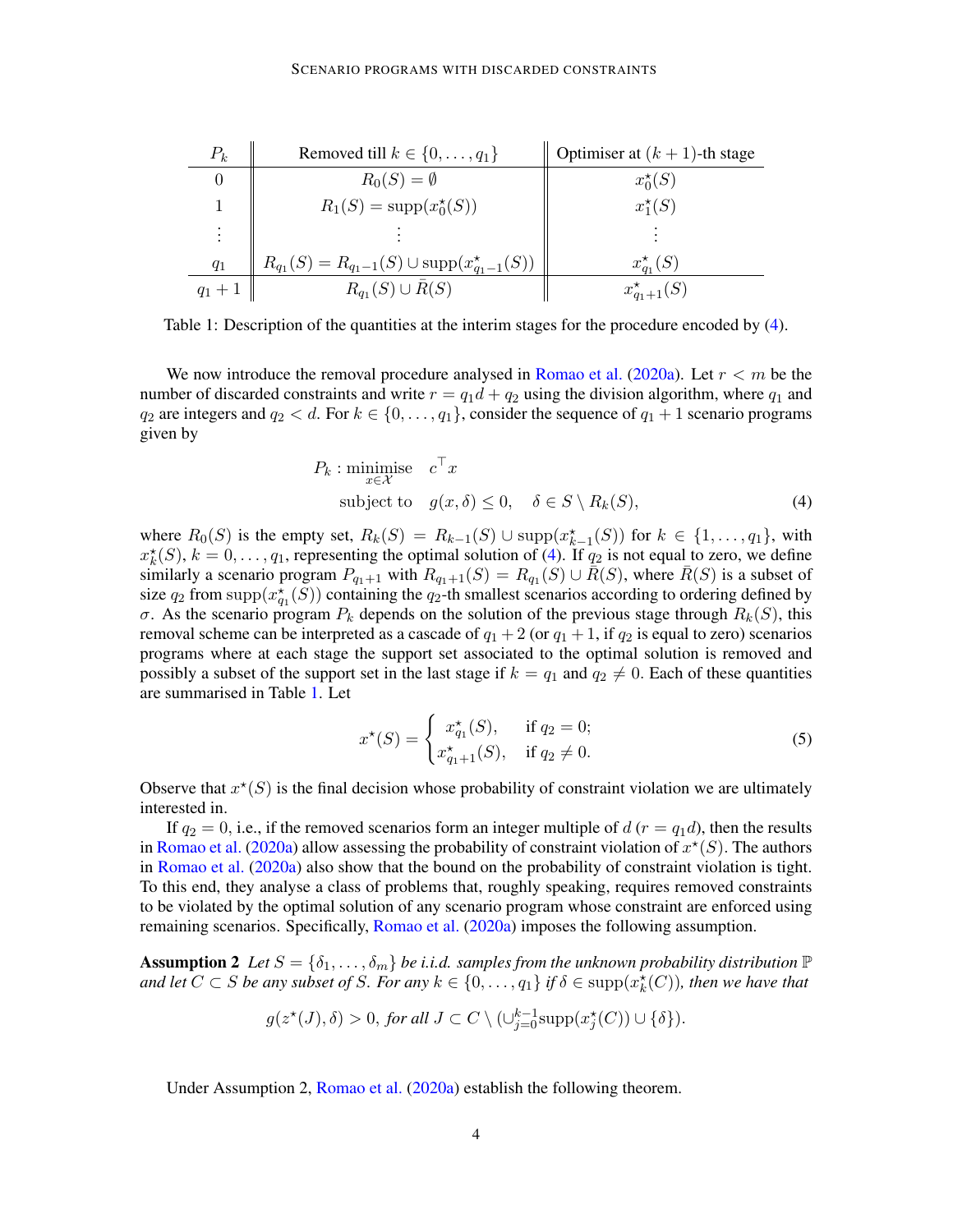**Theorem 3 [\(Romao et al.](#page-17-10) [\(2020a\)](#page-17-10))** *Consider Assumptions* [1](#page-2-3) and [2.](#page-3-2) Fix  $\epsilon \in (0,1)$ *, set*  $r = q_1 d$ *and let* m > r + d*. Consider also the scenario discarding scheme as encoded by* [\(4\)](#page-3-0)*, and note that*  $x^*(S) = x_{q_1}^*(S)$ , as  $q_2 = 0$ . We then have that

<span id="page-4-1"></span>
$$
\mathbb{P}^m\bigg\{(\delta_1,\ldots,\delta_m)\in\Delta^m:\mathbb{P}\big\{\delta\in\Delta:g(x^\star(S),\delta)>0\big\}>\epsilon\bigg\}=\sum_{i=0}^{r+d-1}\binom{m}{i}\epsilon^i(1-\epsilon)^{m-i}.\tag{6}
$$

Note that the number of removed scenarios is restricted to be a multiple of the dimension of the optimisation problem. Besides, [Romao et al.](#page-17-10) [\(2020a\)](#page-17-10) proves that [\(6\)](#page-4-1) holds with inequality for any non-degenerate scenario programs (see [Romao et al.](#page-17-10) [\(2020a\)](#page-17-10) for more details).

### <span id="page-4-0"></span>3. Main results

Throughout this section we will explore the removal strategy described by [\(4\)](#page-3-0) when the number of discarded scenarios is not a multiple of the dimension of the optimisation problem, i.e., when  $q_2 \neq 0$ . We first show that this is not a straightforward generalisation of the analysis presented in [Romao et al.](#page-17-10) [\(2020a\)](#page-17-10), as it entails certain difficulties. To this end, consider two realisations of a 2-dimensional  $(d = 2)$  scenario program as depicted in Figure [1.](#page-5-0) In both of these realisations our goal is to remove three of the six samples, i.e., we have  $q_1 = 1$  and  $q_2 = 1$ .

We focus first on the realisation shown in Figure [1a.](#page-5-1) Following the procedure described in [\(4\)](#page-3-0), the 1st stage removes the scenarios highlighted in blue, as these compose the support set of  $x_0^*(S)$ . To remove the third scenario we solve the corresponding scenario program without the scenarios highlighted in blue and obtain  $x_1^*(S)$  as the optimal solution. Assume that the ordering (as detailed in Section [2\)](#page-1-0) is such that the scenario highlighted in red is discarded, thus leading to the solution depicted as  $x^*(S)$ . For this realisation, the set composed by the two blue scenarios, the red scenario, and the support set of  $x^*(S)$  constitutes a subset of the samples with cardinality equal to  $r + d = 3 + 2 = 5$  such that following the same procedure using only these 5 samples we would obtain the same solutions. Informally, this is related to the notion of compression that will be introduced in the sequel and plays a fundamental role in offering probabilistic feasibility guarantees for the returned solution. Unfortunately, this conclusion is sample dependent and does not hold uniformly across all the samples. For instance, consider the realisation illustrated in Figure [1b.](#page-5-2) The removal algorithm described in [\(4\)](#page-3-0) proceeds similarly as in the previous case; however, we notice that the final decision is supported by two scenarios that do not belong to the support set of the previous iteration. This latter fact implies that the cardinality of the subset of the samples that would lead to the same solutions with those that would have been obtained if all the samples were employed is no longer 5 but 6. The difference between these two instances is that in the first one the support sets associated to the two last stages overlap, while in the second one these are disjoint. Moreover, the tighter the bound one can offer the smaller the cardinality of that "representative" subset of the samples. In view of a tight bound, this observation motivates restricting attention to the class of problems where the one of Figure [1a](#page-5-1) belongs. We formalise this in the next section.

#### <span id="page-4-3"></span>3.1. Arbitrary number of removed scenarios under Assumption [2.](#page-3-2)

<span id="page-4-2"></span>Inspired by the discussion in the previous section, the most natural direction if one wants to produce a tight bound on the resulting decision is that of preventing the situation of Figure [1b](#page-5-2) to happen. The main result of this section, and also of this paper, is to reveal that this can be obtained by means of the Assumption [2,](#page-3-2) which was exploited in [Romao et al.](#page-17-10) [\(2020a\)](#page-17-10) to obtain Theorem [3.](#page-4-1) To this end, the following proposition is instrumental.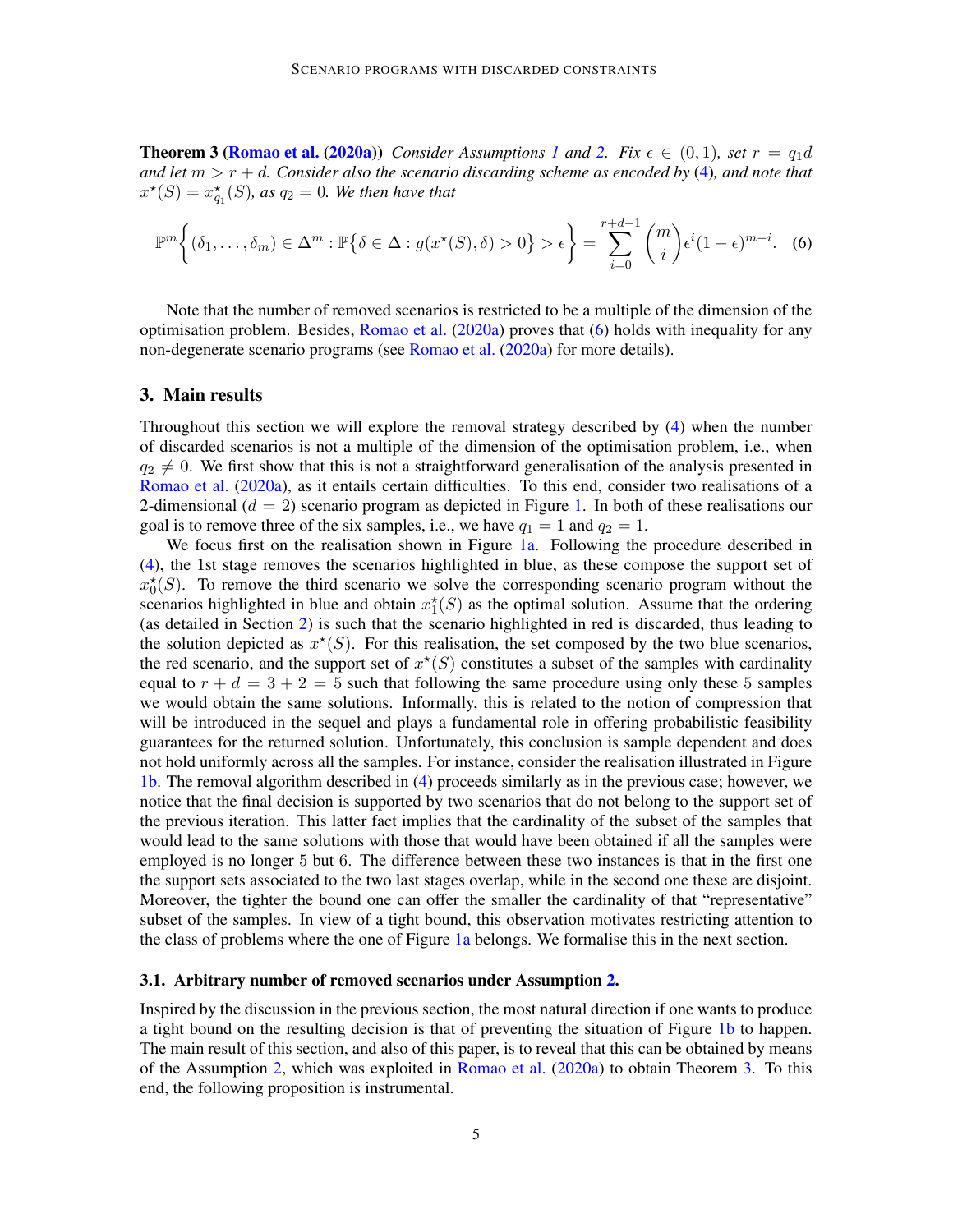<span id="page-5-1"></span>

(*a*) Overlapping support sets. (*b*) Disjoint support sets.

<span id="page-5-2"></span>

<span id="page-5-0"></span>Figure 1: Two different realisations [\(1a](#page-5-1) and [1b\)](#page-5-2) of a two dimensional  $(d = 2)$  scenario program with six scenarios ( $m = 6$ ) from which three scenarios are discarded ( $r = 3$ ). The scenarios highlighted in blue represent the support set of the 1st stage of the removal procedure, and the ones in red the scenarios removed in the 2nd stage. In realisation [1a](#page-5-1) the scenario that has not been removed in the 2nd stage belongs to the support set of  $x^*(S)$ , which is the optimal solution of the 3rd stage, while in the realisation in [1b](#page-5-2) none of the remaining scenarios from the 2nd stage belong to the support set of  $x^*(S)$ .

**Proposition 1** *Consider the removal procedure encoded by* [\(4\)](#page-3-0). Let  $S \in \{\delta_1, \ldots, \delta_m\}$  be i.i.d. *samples from the unknown probability distribution*  $\mathbb{P}$ *, and*  $r = q_1d + q_2$ *, with*  $0 < q_2 < d$ *. Under* Assumptions [1](#page-2-3) and [2,](#page-3-2) if  $\delta$  is a scenario in  $\mathrm{supp}(x^\star_{q_1}(S))$  that has not been removed in the  $(q_1\!+\!1)$ -th *stage, i.e.,*  $\delta \in \text{supp}(x_{q_1}^{\star}(S)) \setminus \overline{R}(S)$ *, then*  $\delta$  *is in the support set of*  $\text{supp}(x^{\star}(S))$ *.* 

**Proof** Consider the  $P_{q_1+1}$  that would arise if  $q_2 \neq 0$  and recall that, by [\(5\)](#page-3-3),  $x^*(S) = x^*_{q_1+1}(S)$ . Recall also that  $R_{q_1+1}(S) = R_{q_1}(S) \cup \overline{R}(S)$ , where  $\overline{R}(S)$  contains the  $q_2$ -th smallest scenarios of  $\text{supp}(x_{q_1}^*(S))$  that will be removed at the  $(q_1 + 1)$ -th stage. With this in mind, let us prove this proposition by contradiction.

Suppose there exists  $\bar{\delta} \in \text{supp}(x_{q_1}^*(S)) \setminus \bar{R}(S)$  that is not of support for  $x^*(S)$ . Such a  $\bar{\delta}$  is feasible for problem  $P_{q_1+1}$ , i.e., we must have that  $g(x^*(S), \overline{\delta}) \leq 0$ . Choose  $\overline{J} = \text{supp}(x^*(S)) \subset$  $S \setminus \{R_{q_1}(S) \cup \{\overline{\delta}\}\}\$  (due to the fact that  $\overline{\delta} \notin \text{supp}(x^{\star}(S))$ ), which then implies that  $z^{\star}(\overline{J}) = x^{\star}(S)$ and  $g(z^*(\bar{J}), \bar{\delta}) \leq 0$ . Under Assumption [2,](#page-3-2) with  $k = q_1$  and since  $R_{q_1}(S) = \bigcup_{j=0}^{q_1-1} \text{supp} (x_j^*(S)),$ the latter is a contradiction, since this would require  $g(z^*(J), \overline{\delta}) > 0$ . This concludes the proof of the proposition.

In other words, Proposition [1](#page-4-2) shows that under Assumption [2](#page-3-2) the realisation of Figure [1b](#page-5-2) can only happen with probability zero. Proposition [1](#page-4-2) will be used as the main step to extend the results of [Romao et al.](#page-17-10) [\(2020a\)](#page-17-10). To achieve this, we follow [Romao et al.](#page-17-10) [\(2020a\)](#page-17-10) by relying on the concept of compression to establish a probably approximately correct (PAC) bound similar to that of Theorem [3.](#page-4-1)

**Definition 4 (Compression set)** Let  $S = \{\delta_1, \ldots, \delta_m\}$  be a set of i.i.d. samples from an unknown *probability distribution*  $\mathbb P$  *and*  $\mathcal A : \Delta^m \to 2^\Delta$  *be a mapping.* A subset  $C \subset S$  with  $|C| = \zeta$  is said *to be a compression set of cardinality*  $\zeta$  *associated to*  $\mathcal{A}(\cdot)$  *if*  $\delta \in \mathcal{A}(C)$  *for all*  $\delta \in S$ *.* 

In other words, a compression set C contains sufficient information to generate a subset  $\mathcal{A}(C)$  that contains all the samples in  $S$ . This latter property is called consistency within the learning literature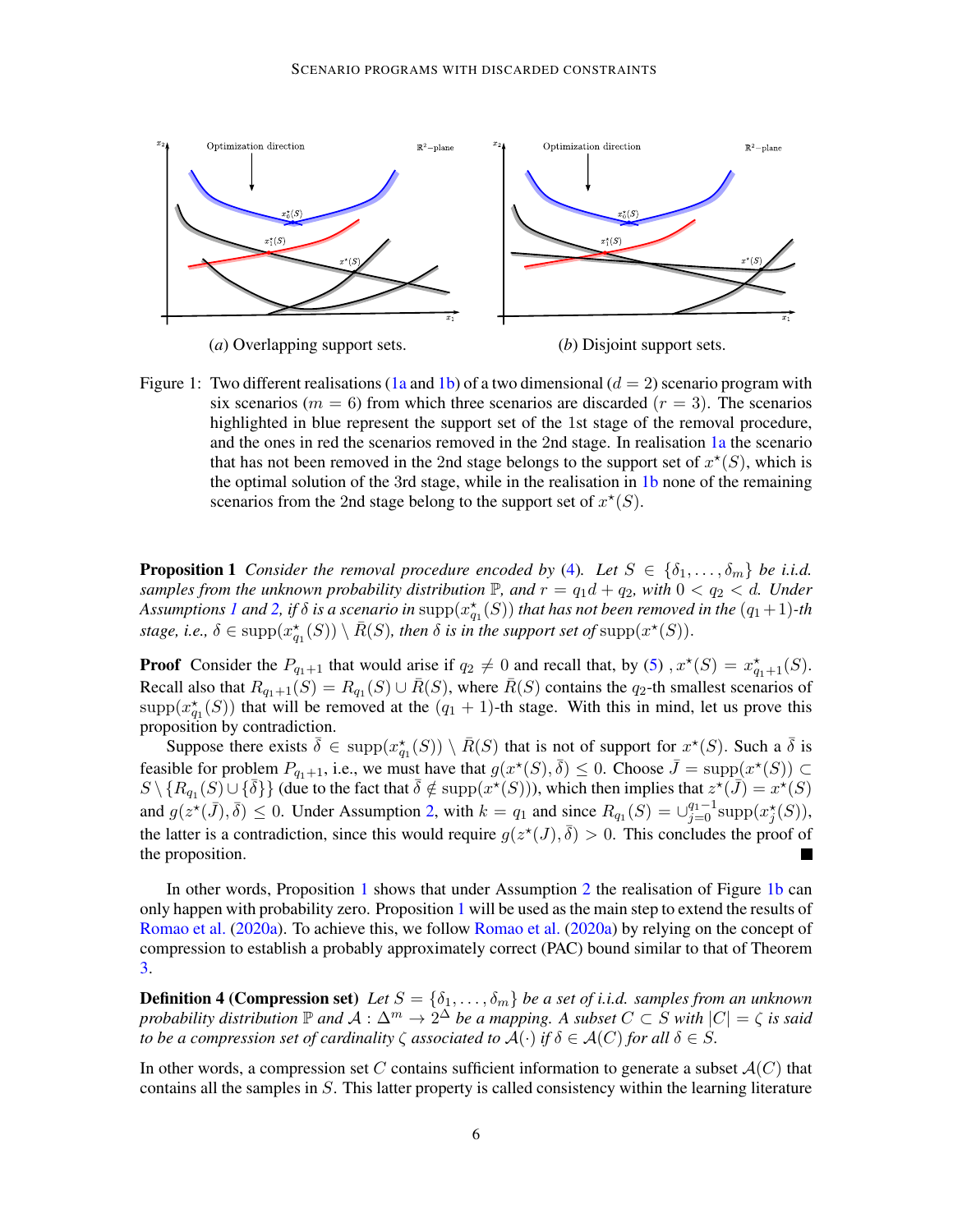[\(Floyd and Warmuth](#page-17-15) [\(1995\)](#page-17-15); [Vidyasagar](#page-17-16) [\(2002\)](#page-17-16)). The notion of compression sets can be used to derive probably approximately correct (PAC) bounds that quantify the confidence with which  $\mathcal{A}(C)$ is an approximation of the uncertain space  $\Delta$ . Not only are we interested in existence but also uniqueness of a compression set related to a mapping  $A(C)$ , as these will allow us to characterise an exact bound on the confidence of  $\mathcal{A}(C)$  as an approximation for  $\Delta$ , as summarized below.

**Theorem 5 (Theorem 3, [Margellos et al.](#page-17-17) [\(2015\)](#page-17-17))** *Fix*  $S = \{\delta_1, \ldots, \delta_m\}$  and  $\epsilon \in (0, 1)$ *. If there exists a unique compression set of cardinality*  $\zeta < m$  *associated to a mapping*  $\mathcal{A}(\cdot)$ *, then* 

<span id="page-6-4"></span>
$$
\mathbb{P}^m\{(\delta_1,\ldots,\delta_m)\in\Delta^m:\mathbb{P}\{\delta\in\Delta:\delta\notin\mathcal{A}(C)\}>\epsilon\}=\sum_{i=0}^{\zeta-1}\binom{m}{i}\epsilon^i(1-\epsilon)^{m-i}.\tag{7}
$$

In the sequel, we identify, under Assumption [2,](#page-3-2) how the analysis carried in [Romao et al.](#page-17-10) [\(2020a\)](#page-17-10) can be extended to encompass an arbitrary number of discarded scenarios. We consider the removal strategy described in the previous section. Since all the intermediate problems are fully-supported we remove at each stage the associated support set and in the  $(q_1 + 1)$ -th stage only a subset of the support set is removed, if  $q_2$  is not zero. Define  $A: \Delta^m \to 2^{\Delta}$  as

<span id="page-6-1"></span>
$$
\mathcal{A}(C) = \{ \delta \in \Delta : g(x^*(C), \delta) \le 0 \} \cup \left\{ \bigcup_{j=0}^{q_1 - 1} \text{supp}(x_j^*(C)) \cup \bigcup_{\delta \in \bar{R}(C)} \delta \right\},\tag{8}
$$

which contains the discarded scenarios in the discrete set, and the set we are ultimately interested in, namely, the set  $\{\delta \in \Delta : g(x^*(C), \delta) \leq 0\}$ . Following the algorithmic description presented in [\(4\)](#page-3-0) a candidate compression set is given by

<span id="page-6-0"></span>
$$
C = \bigcup_{j=0}^{q_1} \text{supp}(x_j^{\star}(S)) \cup \text{supp}(x^{\star}(S)),\tag{9}
$$

as it contains, under Assumption [1,](#page-2-3) all the support sets associated to the scenario programs  $P_k$ ,  $k \in \{0, \ldots, q_1 + 1\}$  $k \in \{0, \ldots, q_1 + 1\}$  $k \in \{0, \ldots, q_1 + 1\}$  (due to the fact that  $q_2 \neq 0$  and Proposition 1 holds).

<span id="page-6-2"></span>**Remark 6** *By Proposition [1,](#page-4-2) we have that*  $supp(x_{q_1}^{\star}(S)) \cup supp(x^{\star}(S)) = \overline{R}(S) \cup supp(x^{\star}(S)),$  $as$   $any \delta \in \text{supp}(x_{q_1}^*(S))$  *but not in*  $\bar{R}(S)$  *will be in*  $\text{supp}(x^*(S))$ *. As such,*  $|C| = r + d$  *as opposed to*  $(q_1 + 2)d$ .

<span id="page-6-3"></span>Proposition 2 *Consider the removal procedure described by* [\(4\)](#page-3-0)*. Under Assumptions [1](#page-2-3) and [2,](#page-3-2) the set in* [\(9\)](#page-6-0) *is the unique compression set of size*  $r + d$  *associated to the mapping* [\(8\)](#page-6-1).

**Proof** We first prove that [\(9\)](#page-6-0) is the unique compression for [\(8\)](#page-6-1) assuming that  $x_k^*(C) = x_k^*(S)$ , for  $k \in \{0, \ldots, q_1 + 1\}.$ 

We start by showing that C is a compression for [\(8\)](#page-6-1). Let  $\bar{\delta}$  be any scenario in S, we need to show that  $\delta \in \mathcal{A}(C)$ . Note that such a  $\delta$  either belongs to the discrete part of [\(9\)](#page-6-0), or is feasible to the problem  $P_{q_1+1}$ . In the former case,  $\overline{\delta}$  is in [\(9\)](#page-6-0) by definition. In the latter case, it is also in  $\mathcal{A}(C)$ since all these scenarios are in  $\{\delta : g(x^*(S), \delta) \leq 0\}$  (since  $x^*(S) = x^*(C)$ ). This shows that [\(9\)](#page-6-0) is a compression set for  $(8)$ .

Before we proceed to the uniqueness proof, note that  $|C| = r + d$  by Remark [6.](#page-6-2) With this in mind, let  $C^r$ ,  $C^r \neq C$ , be another compression of cardinality equal to  $r + d$  for the mapping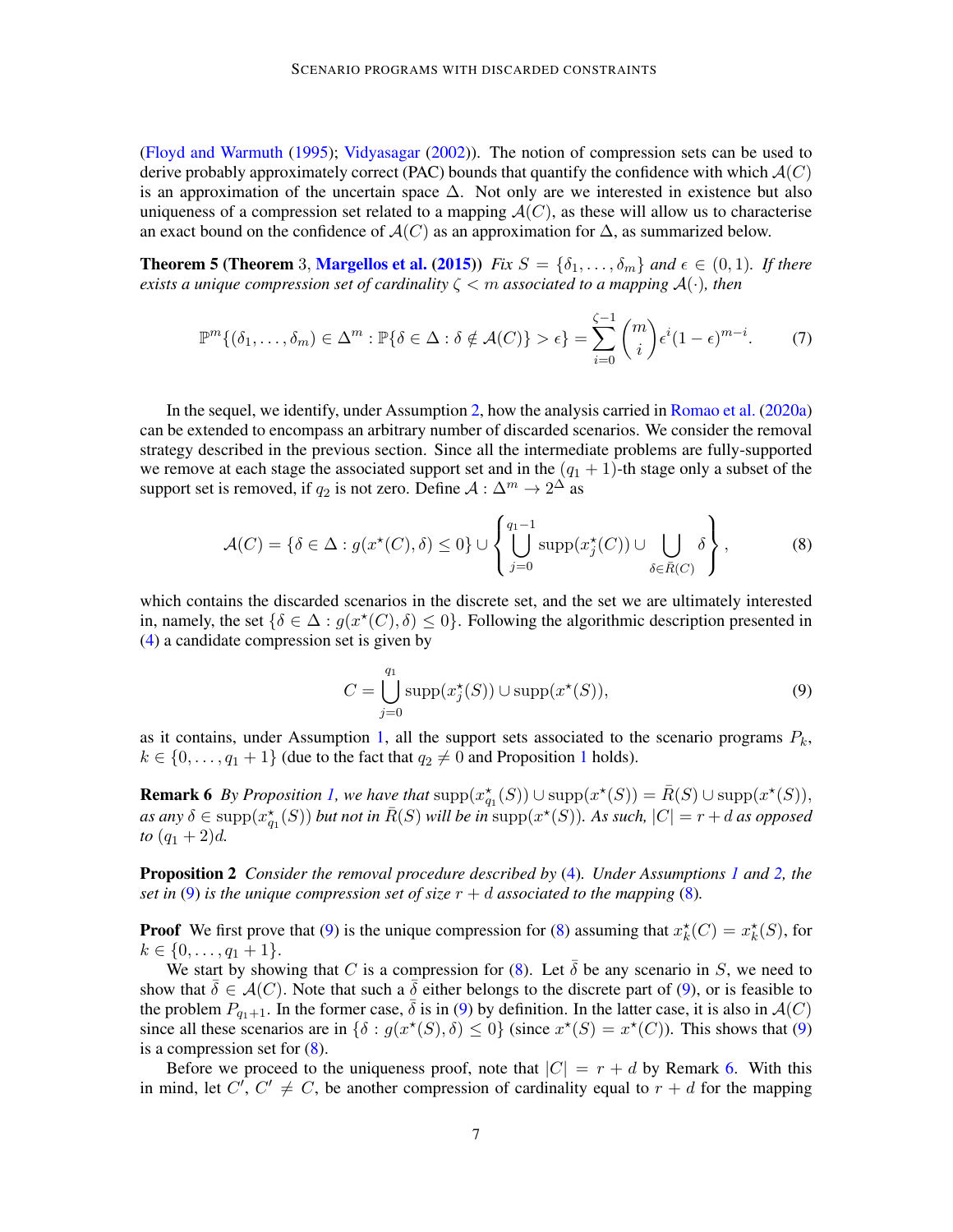in [\(8\)](#page-6-1). Let  $\bar{k}$  be the minimum k for which  $x_k^*(S) = x_k^*(C) \neq x_k^*(C')$ . Pick  $\bar{\delta} \in \text{supp}(x_k^*(S)) \setminus \{$  $\text{supp}(x_{\overline{k}}^{\star}(C'))$  such that  $\overline{\delta} \in C \setminus C'$ , such a  $\overline{\delta}$  exists as otherwise we would contradict the fact that  $x_{\overline{k}}(S) \neq x_{\overline{k}}(C')$ . A similar argument has been used in the proof of Proposition 2, item *ii*), in [Romao et al.](#page-17-10) [\(2020a\)](#page-17-10), inspired by Lemma 2.12 of [Calafiore](#page-17-9) [\(2010\)](#page-17-9). Hence, due to the fact that  $\overline{\delta} \notin C \setminus C'$  we have that  $\overline{\delta} \notin \text{supp}(x_k^{\star}(C'))$ , for all  $k \in \{0, ..., q_1 + 1\}$ , and in particular  $\overline{\delta} \notin \text{supp}(x^*(C'))$ . Notice that  $\overline{J} = \text{supp}(x^*(C')) \subset C' \setminus \{ \bigcup_{j=0}^{\overline{k}-1} \text{supp}(x^*_j(S)) \cup \{ \overline{\delta} \} \}$  since  $x_k^*(S) = x_k^*(C')$  for all  $k \in \{0, \ldots, \bar{k} - 1\}$ . As a consequence, by Assumption [2](#page-3-2) this would imply that  $g(z^*(\tilde{J}), \overline{\delta}) = g(x^*(C'), \overline{\delta}) > 0$  (recall that  $z^*(\overline{J}) = x^*(C')$ ), which contradicts the fact that  $\bar{\delta} \in \mathcal{A}(C^{\prime}).$ 

To conclude the proof, it remains to be shown that  $x_k^*(S) = x_k^*(C)$  for any  $k \in \{0, \ldots, q_1 + 1\}$ . This can be done by induction. For  $k = 0$ , note that  $x_0^*(S) = x_0^*(C)$  since  $supp(x_0^*(S)) \subset C$ . Suppose  $x_k^{\star}(C) = x_k^{\star}(S)$  for all  $k \in \{0, \ldots, \overline{k}\}$ , and consider  $x_{\overline{k}+1}^{\star}(S)$ . Since  $R_{\overline{k}+1}(C) = R_{\overline{k}}(C) \cup$  $\text{supp}(x_k^*(S))$  and  $R_{\bar{k}}(C) = R_{\bar{k}}(S)$  and  $\text{supp}(x_{\bar{k}}^*(S)) = \text{supp}(x_{\bar{k}}^*(C))$  by the induction hypothesis, we have that  $\mathrm{supp}(\tilde{x}_{\bar{k}+1}^{\star}(S)) \subset C \setminus R_{\bar{k}+1}(S)$ , so  $x_{\bar{k}+1}^{\star}(S) = x_{\bar{k}+1}^{\star}(C)$ . This shows that  $x_{k}^{\star}(S) =$  $x_k^{\star}(C)$  for all  $k \in \{0, \ldots, q_1\}$ . In the last stage, where only a subset of the support scenarios is discarded, we can use a similar argument. In fact, as consequence of the fact that  $\text{supp}(x_{q_1}^{\star}(S))$  =  $\text{supp}(x_{q_1}^*(C))$  we have that  $\bar{R}(S) = \bar{R}(C)$ . However, this implies that  $R_{q_1+1}(C) = R_{q_1+1}(S)$  and then  $x_{q_1+1}^{*^{11}}(C) = x_{q_1+1}^{*}(S)$ . This concludes the proof of the proposition.

The next theorem follows trivially from Proposition [2](#page-6-3) and Theorem [5;](#page-6-4) notice that the result below is tight, i.e., it holds with equality.

Theorem 7 *Consider the removal scheme encoded by* [\(4\)](#page-3-0) *and suppose Assumptions [1](#page-2-3) and [2](#page-3-2) hold.* Let  $S = \{\delta_1, \ldots, \delta_m\}$  be *i.i.d.* samples from the unknown distribution  $\mathbb{P}, r < m$  be the number of discarded scenarios, and  $\epsilon \in (0,1)$  be given. Write  $r = q_1 d + q_2$  and denote as  $x^{\star}(S)$  as in [\(5\)](#page-3-3). *Then we have that*

<span id="page-7-0"></span>
$$
\mathbb{P}^m\{(\delta_1,\ldots,\delta_m)\in\Delta^m:\mathbb{P}\{\delta\in\Delta:g(x^\star(S),\delta)\}>\epsilon\}=\sum_{i=0}^{r+d-1}\binom{m}{i}\epsilon^i(1-\epsilon)^{m-i}.\tag{10}
$$

**Proof** The result for  $q_2 = 0$  has been proved in [Romao et al.](#page-17-10) [\(2020a\)](#page-17-10). If  $q_2 \neq 0$ , then we have by Proposition [2](#page-6-3) that a unique compression set exists with cardinality  $r + d$ . The right-hand side in [\(10\)](#page-7-0) follows then *mutatis mutandis* from [Romao et al.](#page-17-10) [\(2020a\)](#page-17-10) with the only difference that the cardinality of the compression set is different.

#### 3.2. General removal scheme without Assumption [2](#page-3-2)

In the previous section we have extended the analysis of the removal algorithm proposed in [Romao](#page-17-10) [et al.](#page-17-10) [\(2020a\)](#page-17-10) to a general number of discarded scenarios by relying on Assumption [2.](#page-3-2) In this section, we indicate possible extensions of such procedure without any further restriction on the underlying scenario program, i.e., by relaxing Assumption [2.](#page-3-2)

<span id="page-7-1"></span>The results in Section [3.1](#page-4-3) rely on the fact that the cardinality of the set [\(9\)](#page-6-0) is equal to  $r+d$  (which is an immediate consequence of Proposition [1\)](#page-4-2). In fact, without requiring that all the remaining scenarios from the  $(q_1 + 1)$ -th stage are in the support set of the final solution  $x^*(S)$  the tight bound claimed in Theorem [3](#page-4-1) does not hold, and the realisation depicted in Figure [1b](#page-5-2) provides one such instance. We can, however, establish a bound on the probability of constraint violation, but it will no longer be a tight one. This is described in the sequel.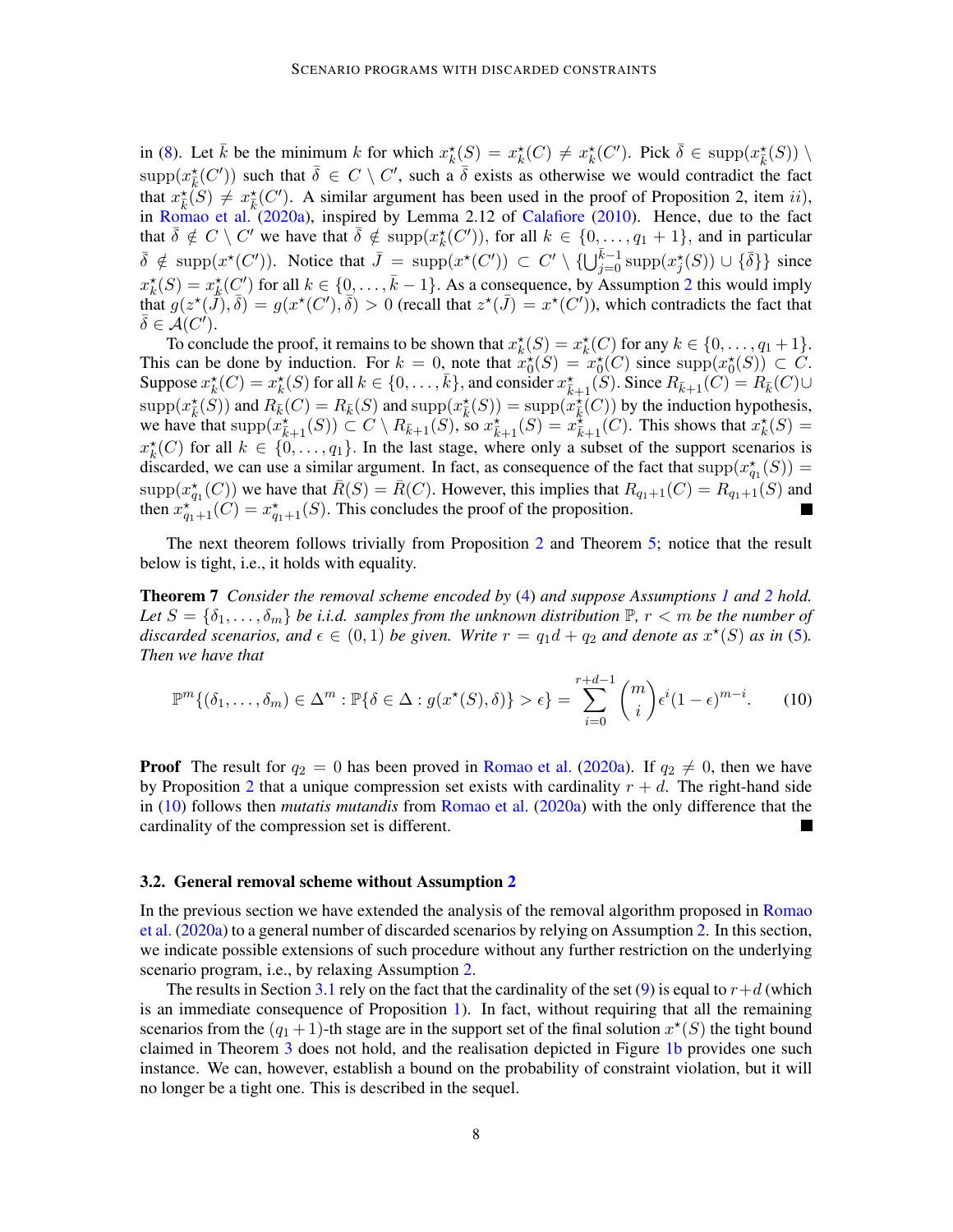**Theorem 8** *Consider the removal scheme described in* [\(4\)](#page-3-0)*. Let*  $S = (\delta_1, \ldots, \delta_m)$  *be i.i.d. samples from an unknown distribution*  $\mathbb P$  *and*  $r$  *be an integer such that*  $m > \lceil r \rceil_d + d$ *, where*  $\lceil r \rceil_d$  *is the smallest multiple of d that is larger than r. For any*  $\epsilon \in (0,1)$  *we have that* 

$$
\mathbb{P}^m\{(\delta_1,\ldots,\delta_m)\in\Delta^m:\mathbb{P}\{\delta\in\Delta:g(x^*(S),\delta)>0\}>\epsilon\}\leq\sum_{i=0}^{\lceil r\rceil_d+d-1}{\binom{m}{i}}\epsilon^i(1-\epsilon)^{m-i},
$$

Proof See Appendix [A.](#page-10-0)

The proof of Theorem [8](#page-7-1) follows closely the ones of Theorems 3 and 4 in [Romao et al.](#page-17-10) [\(2020a\)](#page-17-10) and the proof of Theorem 7 in this paper, i.e., creating a specific mapping that involves the probability of constraint violation and showing that there exists a unique compression set of cardinality equal to  $\lceil r \rceil_d + d$  associated to such a mapping. Implicitly, Theorem [8](#page-7-1) states that tight results can only be achieved for general scenario programs if scenarios are removed in multiple of the dimension of the optimisation problem.

#### MIN-MAX SCENARIO PROGRAMS

We can now consider the class of min-max scenario programs. Let  $f : \mathcal{X} \times \Delta \to \mathbb{R}$  be a function, where X and  $\Delta$  are defined as before. Assume  $f(\cdot, \delta)$  is convex for all  $\delta \in \Delta$ . Given m samples  $S = (\delta_1, \ldots, \delta_m)$ , we want to solve the following min-max scenario program

$$
\min_{x \in \mathcal{X}} \max_{\delta \in S} f(x, \delta),
$$

which can be cast, through an epigraphic reformulation, as the following scenario program

minimise 
$$
t
$$
  
\n $(x,t)\in\mathcal{X}\times\mathbb{R}$   
\nsubject to  $f(x,\delta) \le t$ , for all  $\delta \in S$ . (11)

<span id="page-8-0"></span> $\overline{\phantom{a}}$ 

Consider the following removal scheme, which is inspired by the results in [Care et al.](#page-17-12) [\(2015\)](#page-17-12) and [Garatti et al.](#page-17-13) [\(2019\)](#page-17-13) where the empirical cost for min-max scenario programs is characterised. For a given positive integer r such that  $m > r+d$  we proceed similarly as in the procedure described by [\(4\)](#page-3-0), i.e., writing  $r = q_1d + q_2$  and removing  $q_1d$  scenarios by means of a cascade of scenarios programs in which the support set is removed at each stage. However, at the  $(q_1 + 1)$ -th stage, rather than choosing a subset of size  $q_2$  from  $\text{supp}(x_{q_1}^*(S))$  to be discarded we compute the quantity

<span id="page-8-3"></span>
$$
v_i(S) = t_{q_1}^*(S) - f(x_{q_1}^*(S), \delta_i), \text{ for all } \delta_i \in S \setminus \{R_{q_1}(S) \cup \text{supp}(x_{q_1}^*(S))\},\tag{12}
$$

where  $(x_k^*(S), t_k^*(S)), k \in \{0, \ldots, q_1\}$ , is the optimal solution of the scenario program [\(11\)](#page-8-0), treated as a particular instance of the scenario program [\(4\)](#page-3-0). It is important to notice that each  $v_i(S)$  corresponds to the vertical distance between  $t_{q_1}^{\star}(S)$  and the intersection of the constraint generated by the *i*-th scenario with the vertical line that passes through  $x_{q_1}^{\star}(S)$  (see Figure [2](#page-9-1) for an illustration). We then pick the  $q_2$ -th smallest  $v_i(S)$  and denote them as  $v_{(1)}(S) < v_{(2)}(S) < \ldots < v_{(q_2)}(S)$ . The  $q_2$ -th layer probability of constraint violation associated to the optimal solution of [\(11\)](#page-8-0) is then given by (denoting  $x_{q_1}^*(S) = x^*(S)$ )

<span id="page-8-1"></span>
$$
V_{q_2}(S) = \mathbb{P}\{\delta \in \Delta : f(x^*(S), \delta) > t^*_{q_1}(S) - v_{(q_2)}(S)\},\tag{13}
$$

<span id="page-8-2"></span>which constitutes the probability that an unseen sample has a cost greater than  $t_{q_1}^{\star}(S) - v_{(q_2)}(S)$ . An illustration of this procedure for  $d = 1, r = 3$ , and  $m = 9$  is depicted in Figure [2.](#page-9-1) Under this setting, we can state the following theorem.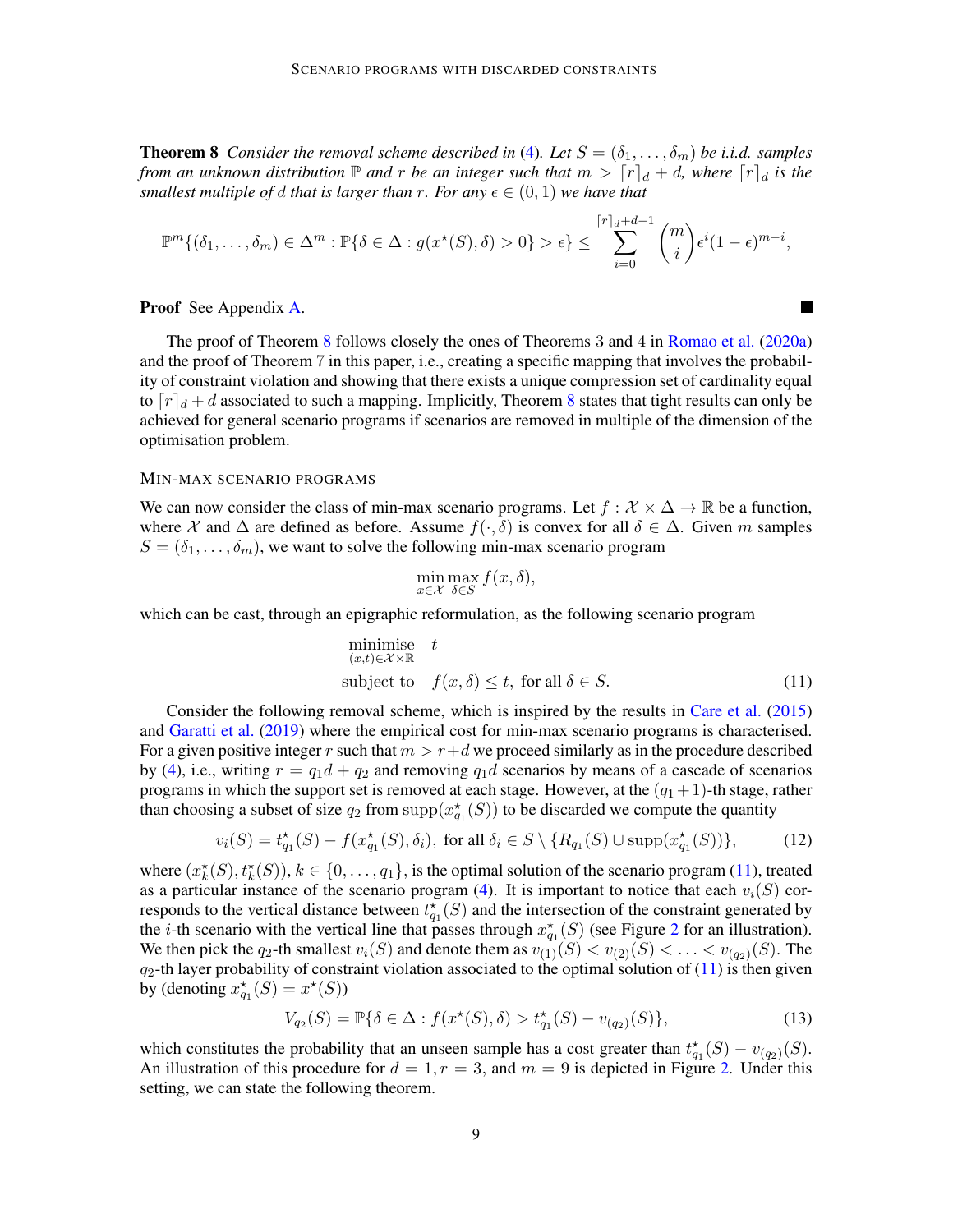

<span id="page-9-1"></span>Figure 2: Alternative removal scheme suitable for min-max scenario programs with guaranteed bounds on the probability of constraint violation. We first remove scenarios by removing the support set, and then improve the cost at the last stage by moving downwards, if necessary. The blue and red scenarios correspond to first and second stages of the removal procedure. The dashed-red line defines  $v_1(S)$ .

**Theorem 9** Consider the removal scheme described in this section and let  $V_{q_2}(S)$  be defined as in [\(13\)](#page-8-1). Let  $S = (\delta_1, \ldots, \delta_m)$  be i.i.d. samples from an unknown distribution  $\mathbb P$  and r be an integer *such that*  $m > r + d$ *. For any*  $\epsilon \in (0, 1)$  *we have that* 

$$
\mathbb{P}^m\{(\delta_1,\ldots,\delta_m)\in\Delta^m: V_{q_2}(S)>\epsilon\}\leq \sum_{i=0}^{r+d-1}\binom{m}{i}\epsilon^i(1-\epsilon)^{m-i}.
$$

 $\blacksquare$ 

Proof See Appendix **B**.

## <span id="page-9-0"></span>4. Conclusion

We have analysed how a removal procedure within the sampling-and-discarding approach that yields tight results on the probability of constraint violation of the resulting solution can be extended to an arbitrary number of discarded constraints. Previous results in the literature restricted the number of discarded scenarios to be a multiple of the dimension of the optimisation problem.

In this paper, we have shown that under Assumption [2](#page-3-2) the constraint on the number of removed scenarios can be lifted. However, it is elusive how large the class of scenario programs satisfying such an Assumption [2](#page-3-2) is. To overcome such a shortcoming we discuss two bounds that allow the decision maker to trade feasibility and performance without requiring further assumptions on the scenario programs. The first one considers the fact that support scenarios may not be shared in the final stage of the procedure, thus leading to a conservative estimate on the resulting probability of violation, which, however, holds uniformly for all samples in  $\Delta^m$  and for an arbitrary number of discarded scenarios. The second bound holds for the so-called min-max scenario programs and combines our removal strategy with the results in [Care et al.](#page-17-12) [\(2015\)](#page-17-12) and [Garatti et al.](#page-17-13) [\(2019\)](#page-17-13).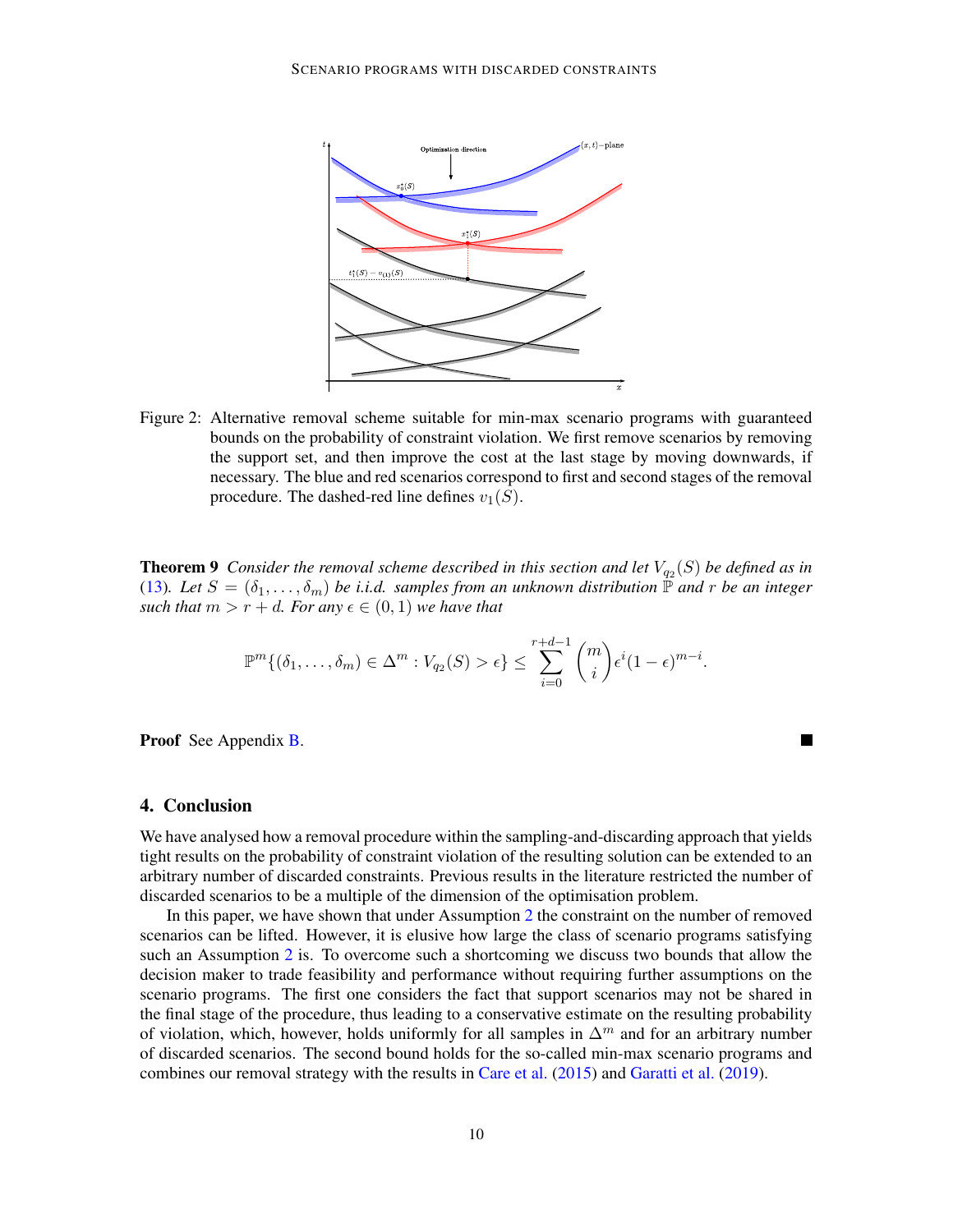## Acknowledgments

This work was supported by the Coordination for the Improvement of Higher Education Personnel (CAPES), Ministry of Education, Brazil, and by the EPSRC UK under grants EP/P03277X/1 and EP/M002454/1.

## <span id="page-10-0"></span>Appendix A. Proof of Theorem [8](#page-7-1)

The proof of Theorem [8](#page-7-1) is divided into two steps. We first study the probability of constraint violation associated to the optimal solution of a scenario program for which only a subset of its support scenarios is removed. Then we combine this this analysis with the removal scheme in [Romao et al.](#page-17-10) [\(2020a\)](#page-17-10) to produce the bound of Theorem [8.](#page-7-1)

#### FIRST STEP: REMOVING A SUBSET OF THE SUPPORT SCENARIOS

Recall that we are considering ordered scenarios, and we say that a scenario  $\delta_i$  is larger than  $\delta_j$  if  $\sigma^{-1}(\delta_i) \leq \sigma^{-1}(\delta_j)$  in the usual sense.

Consider a sequence of two scenario programs as in [\(2\)](#page-2-1) where one is obtained from the other by removing a subset of the support scenarios. Denote these scenario programs by  $SC<sub>1</sub>$  and  $SC<sub>2</sub>$ , respectively, to distinguish them from the  $P_k$  in the removal procedure described in Section [2.](#page-1-0) Let  $SC<sub>1</sub>$  be

<span id="page-10-1"></span>SC<sub>1</sub>: minimise 
$$
c^{\top}x
$$
  
subject to  $g(x, \delta) \le 0, \quad \delta \in S,$  (14)

where we overlap notation with previous sections of this paper by also denoting  $S$  as the input of SC<sub>1</sub>. We denote by  $v^*(S)$  the optimal solution of [\(14\)](#page-10-1) and, as before, by supp $(v^*(S))$  its support set. To define  $SC_2$ , fix any  $0 < q_2 < d$ , and let  $M(S)$ , with  $|M(S)| = q_2$ , be the subset of  $\text{supp}(v^*(S))$  containing the  $q_2$ -th smallest scenarios in  $\text{supp}(v^*(S))$ . Then, let  $SC_2$  be

<span id="page-10-4"></span><span id="page-10-2"></span>
$$
SC_2: \underset{x \in \mathcal{X}}{\text{minimise}} \quad c^\top x
$$
  
subject to  $g(x, \delta) \le 0, \quad \delta \in S \setminus M(S),$  (15)

and denote by  $w^*(S)$  the optimal solution of [\(15\)](#page-10-2) and supp $(w^*(S))$  its support set. To analyse the probability of constraint violation properties associated to  $w^*(S)$  we first define, for an arbitrary set of samples  $C \subset S$ , the set  $N(C)$  containing the  $|\text{supp}(v^*(C)) \cap \text{supp}(w^*(C))|$ -th smallest scenarios from  $C \setminus {\text{supp}(v^*(C)) \cup \text{supp}(w^*(C))}$  and introduce the mapping  $\mathcal{B}: \Delta^m \to 2^{\Delta}$ 

$$
\mathcal{B}(C) = \{ \mathcal{B}_1(C) \cap \mathcal{B}_2(C) \cap \mathcal{B}_3(C) \} \cup \bigcup_{\delta_j \in M(C) \cup N(C)} \delta_j,
$$
\n
$$
\text{with } \mathcal{B}_1(C) = \{ \delta \in \Delta : g(v^*(C), \delta) \le 0 \}, \mathcal{B}_2(C) = \{ \delta \in \Delta : g(w^*(C), \delta) \le 0 \},
$$
\n
$$
\mathcal{B}_3(C) = \{ \delta \in \Delta : \delta \ge \sigma \max_{\xi \in D(C)} \xi \} \cup \text{supp}(w^*(C)).
$$
\n
$$
(16)
$$

Note that  $\mathcal{B}_1(C) \cap \mathcal{B}_2(C)$  contains the scenarios that satisfy both of the interim solutions, namely,  $v^*(C)$  and  $w^*(C)$ , while  $\mathcal{B}_3(C)$  contains scenarios that are either larger than the maximum sce-nario<sup>[4](#page-10-3)</sup> in  $N(C)$  or the scenarios in supp $(w^*(S))$ .

<span id="page-10-3"></span><sup>4.</sup> Formally, the ordering  $\sigma^{-1}$  is only defined on the finite set S, so in principle computing its value for values of  $\delta$ not in S has void meaning. However, given any finite set S and under mild conditions on the uncertainty space  $\Delta$ ,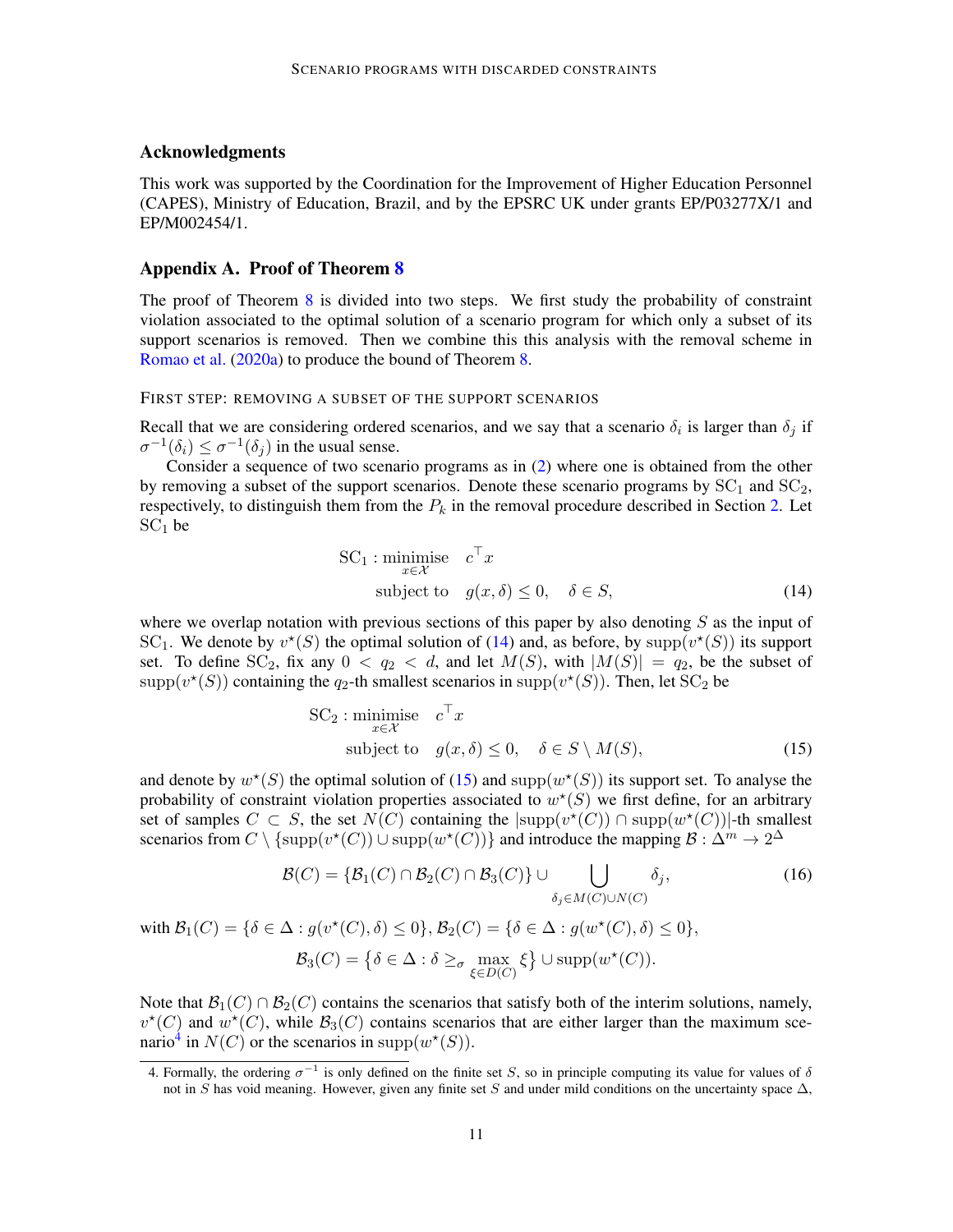Similarly as in the proof of Theorem [7,](#page-7-0) we establish a guarantee on the probability of constraint violation associated to  $w^*(S)$  by showing that there exists a unique compression set for the mapping in  $(16)$ . In fact, the next proposition shows that

<span id="page-11-0"></span>
$$
C = \text{supp}(v^*(S)) \cup \text{supp}(w^*(S)) \cup \bigcup_{\delta_j \in N(S)} \delta_j \tag{17}
$$

<span id="page-11-1"></span>is the unique compression of cardinality equal to  $2d$  for [\(16\)](#page-10-4).

Proposition 3 *Let* S *be a set of* i.i.d. *scenarios from an unknown probability distribution* P *and an integer*  $0 < q_2 < d$  *be given. Consider the cascade of two scenarios programs*  $SC_1$  *and*  $SC_2$  *as in* [\(14\)](#page-10-1) *and* [\(15\)](#page-10-2)*, respectively. The following statements hold:*

- *a) For all* m*, there is a realisation of scenarios* S *such that no compression of size smaller than* 2d exists for the mapping  $\mathcal{B}(\cdot)$  in [\(16\)](#page-10-4).
- *b*) *The set* C *in* [\(17\)](#page-11-0) *is the unique compression set of cardinality* 2d *for the mapping*  $B(\cdot)$  *in* [\(16\)](#page-10-4)*.*

Remark 10 *Proposition [3](#page-11-1) states compression properties related to a removal scheme, encoded by* SC<sup>1</sup> *and* SC2*, that discards only a subset of the support scenarios of a scenario program (i.e., the set* M(C) *above). A striking feature of this scheme is the fact that it may not yield tight bounds on* the probability of constraint violation associated to  $w^*(C)$ , as we may not have a compression set *of cardinality equal to*  $d + r_2 < 2d$ . Such additional conservatism derives from the need to append *additional scenarios to compose the set* N(C) *described above.*

**Proof** *Item* a). We show the contrapositive statement. Let  $S \subset \Delta$  be a set with cardinality m and assume that there exists a compression C' of cardinality  $d' < 2d$  for the mapping  $\mathcal{B}(\cdot)$  in [\(16\)](#page-10-4). Fix a realisation S that yields  $N(S) = \emptyset$ , i.e., one in which the support sets supp $(v^*(S))$  and supp $(w^*(S))$  are disjoint (e.g., the realisation depicted in Figure [\(1b\)](#page-5-2)). As the cardinality of C' is strictly smaller than 2d we can find a scenario in  $\{\text{supp}(v^*(S)) \cup \text{supp}(w^*(S))\} \setminus C'$ , since the union of the support sets has cardinality equal to  $2d$ .

Let  $\bar{\delta}$  be an element in  $\{ \text{supp}(v^*(S)) \cup \text{supp}(w^*(S)) \} \setminus C'$ . Such a  $\bar{\delta}$  is either in  $\text{supp}(v^*(S)) \setminus C'$ or in supp $(w^*(S)) \setminus C'$ . Assume that  $\overline{\delta} \in \text{supp}(v^*(S)) \setminus C'$ , then the set supp $(v^*(S)) \setminus C'$  is non-empty. We next show that there exists a  $\overline{\delta} \in \text{supp}(v^*(S)) \setminus C'$  such that  $g(v^*(C'), \overline{\delta}) > 0$ , which then implies that  $\text{supp}(v^*(S))$  must be contained in C'. To this end, suppose for the sake of contradiction that  $g(v^*(C'),\overline{\delta}) \leq 0$  for all  $\overline{\delta} \in \text{supp}(v^*(S)) \setminus C'$ . This means that  $v^*(C')$  can be obtained by the following scenario program

minimise 
$$
c^{\top}x
$$
  
\nsubject to  $g(x, \delta) \leq 0$ ,  $\delta \in C' \cup \text{supp}(v^*(S))$ ,

as adding the scenarios in supp $(v^*(S)) \setminus C'$  does not change the optimal cost. However, by the def-inition of support set and due to Assumption [1,](#page-2-3) this implies that  $v^*(C') = v^*(S)$ , which contradicts the fact that  $supp(v^*(S)) \setminus C'$  is non-empty. Hence, there must be a  $\overline{\delta} \in supp(v^*(S)) \setminus C'$  such that

one may extend  $\sigma^{-1}$  to the whole space  $\Delta$  in a way that its restriction to S is the original bijection, and that renders  $B_3(C)$  measurable.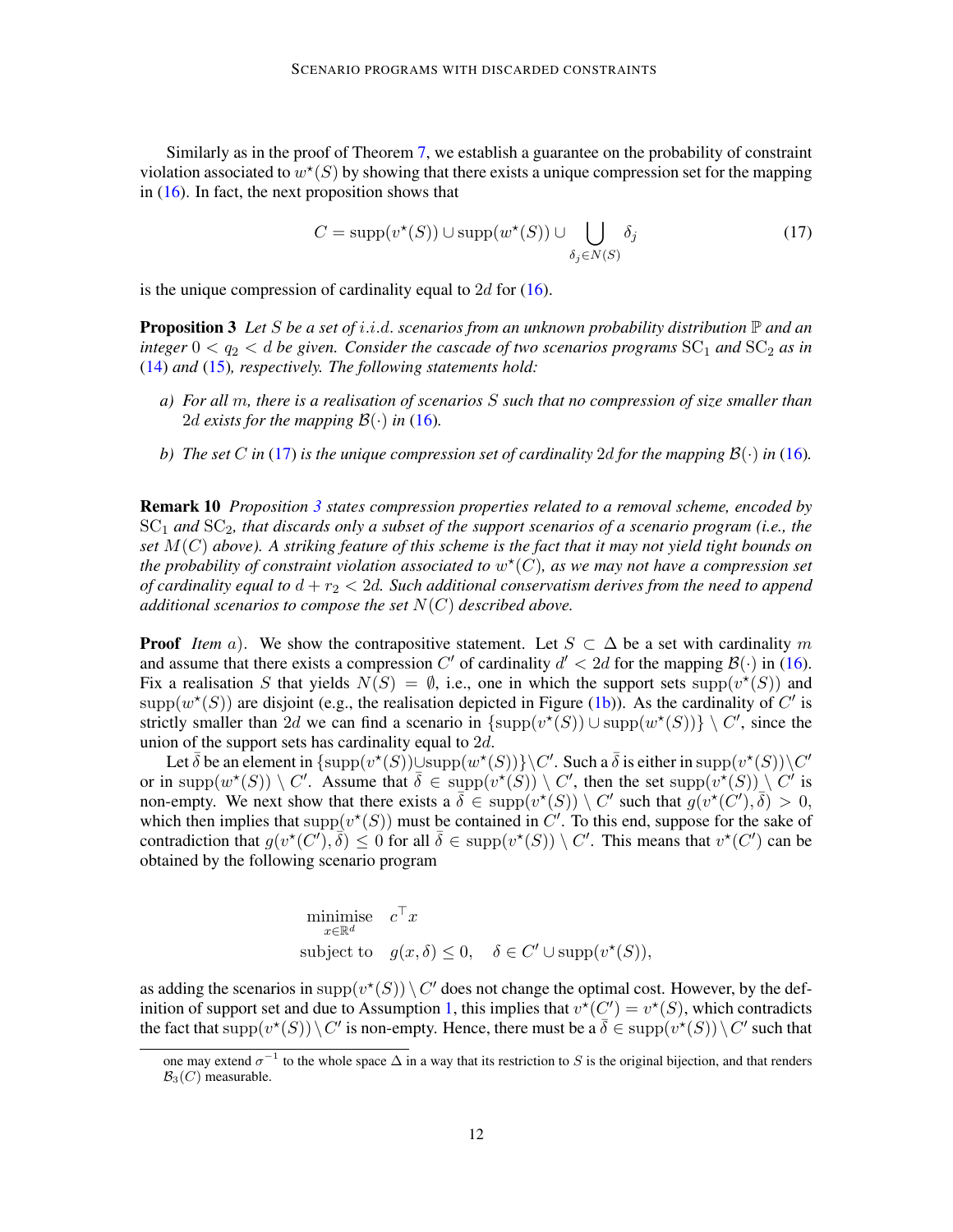$g(v^*(C'),\overline{\delta}) > 0$ ; however, this contradicts the fact that C' is a compression set for the mapping  $B(\cdot)$  in [\(16\)](#page-10-4). In other words, if C' is a compression set of cardinality d then  $\overline{\delta} \in \text{supp}(w^*(S)) \setminus C$ .

Since supp $(v^*(S)) \subset C'$ , we must have that  $v^*(S) = v^*(C')$  by Assumption [1,](#page-2-3) which then implies  $M(S) = M(C')$ . Changing S by  $S \setminus \{\text{supp}(v^*(S)) \cup M(S)\}\$  and C' by  $C' \setminus \{\text{supp}(v^*(S)) \cup M(S)\}$  $M(S)$ } we can argue similarly as above to conclude that if  $\text{supp}(w^*(S)) \setminus C'$  is not empty, then we can find an element in  $\overline{\delta} \in \text{supp}(w^*(S)) \setminus C'$  such that  $g(w^*(C'), \overline{\delta}) > 0$ , which contradicts the fact that  $C'$  is a compression. This concludes the proof of item  $a$ ).

*Item* b)*. (Existence)* We start the proof by showing that the set [\(17\)](#page-11-0) is a compression for the mapping  $\mathcal{B}(\cdot)$  in [\(16\)](#page-10-4). To this end, we need to show that  $\delta \in \mathcal{B}(C)$  for all  $\delta \in S$ . By the choice of C in [\(17\)](#page-11-0) and under Assumption 1, we note that  $v^*(C) = v^*(S)$  and  $w^*(C) = w^*(S)$ , which then implies  $M(C) = M(S)$  and  $N(C) = N(S)$ . Pick  $\overline{\delta} \in C$  and let us show that  $\overline{\delta} \in \mathcal{B}(C)$ . Suppose  $\bar{\delta} \in \text{supp}(v^*(S))$ . In this case we have two options: (1) either  $\bar{\delta} \in M(S)$ , which belongs to the discrete part of  $\mathcal{B}(C)$ ; or (2)  $\delta \notin M(S)$ , in which case it can be either in the support of  $\text{supp}(w^*(S))$  or not. If  $\overline{\delta} \in \text{supp}(w^*(S))$ , then it belongs to  $\mathcal{B}_1(C) \cap \mathcal{B}_2(C) \cap \mathcal{B}_3(C)$ . The fact that such a  $\bar{\delta}$  belongs to  $\mathcal{B}_1(C) \cap \overline{\mathcal{B}_2(C)}$  is clear due to  $g(v^*(S), \bar{\delta}) \leq 0$  and  $g(w^*(S), \bar{\delta}) \leq 0$ , and that  $\overline{\delta} \in \mathcal{B}_3(C)$  follows by definition, since  $\text{supp}(w^*(S)) \subset \mathcal{B}_3(C)$ . Otherwise, if  $\overline{\delta} \in \text{supp}(v^*(S)) \setminus \overline{\delta}$  $\text{supp}(w^*(S))$  then it either belong to  $N(S)$ , which then belongs to the discrete part of  $\mathcal{B}(C)$ , or  $\overline{\delta} \in \text{supp}(v^*(S)) \setminus \{\text{supp}(w^*(S)) \cup N(S)\},\$  which then belongs to  $\mathcal{B}_1(C) \cap \mathcal{B}_2(C)$  by definition, and to  $\mathcal{B}_3(C)$  due to the fact that such a  $\bar{\delta}$  must satisfy  $\bar{\delta} \geq_{\sigma} \max_{f \in N(S)} \xi$ . This shows that  $\delta \in \mathcal{B}(C)$ for all  $\delta \in \text{supp}(v^*(C)).$ 

Suppose now that  $\hat{\delta} \in \text{supp}(w^*(C))$ . It is straightforward by means of similar arguments as above to show that  $\overline{\delta} \in \mathcal{B}_1(C) \cap \mathcal{B}_2(C) \cap \mathcal{B}_3(C)$ , so we have that  $\delta \in \mathcal{B}(C)$ . Last but not least, if  $\overline{\delta} \in N(C)$ , then it belongs to the discrete part of  $\mathcal{B}(C)$ . The arguments in the previous two paragraphs show that if  $\overline{\delta} \in C$ , with C given in [\(17\)](#page-11-0), then  $\overline{\delta} \in \mathcal{B}(C)$ .

To conclude the existence part, we need to fix a  $\bar{\delta} \in S \setminus C$  and show that  $\bar{\delta} \in \mathcal{B}(C)$ . Since such a δ is not in the discrete part of the mapping  $\mathcal{B}(C)$ , we need to show that  $\delta \in \mathcal{B}_1(C) \cap \mathcal{B}_2(C) \cap \mathcal{B}_3(C)$ . As this  $\delta$  is feasible for both scenarios programs SC<sub>1</sub> and SC<sub>2</sub> we have that  $\delta \in \mathcal{B}_1(C) \cap \mathcal{B}_2(C)$ . It remains to show that  $\bar{\delta} \in \mathcal{B}_{3}(C)$ . To this end, note that since  $\bar{\delta} \notin C$  we have immediately that  $\bar{\delta} >_{\sigma}$  max<sub> $\xi \in N(S)$ </sub>  $\xi$ , so it belongs to  $\mathcal{B}_3(C)$ . This show that C given in [\(17\)](#page-11-0) is a compression set for the mapping  $\mathcal{B}(\cdot)$  in [\(16\)](#page-10-4), thus concluding the existence part of the proof.

*(Uniqueness)* We divide the uniqueness proof into two cases:  $N(S) = \emptyset$  and  $N(S) \neq \emptyset$ . In the former case, let C' be another compression set of size 2d. Fix any  $\overline{\delta} \in C \setminus C'$  and note that either  $\bar{\delta} \in \text{supp}(v^*(C))$  or  $\bar{\delta} \in \text{supp}(w^*(C))$ . If  $\bar{\delta} \in \text{supp}(v^*(S))$  then a similar argument as in item a) (changing S by C in that argument) shows that there exists a  $\overline{\delta} \in C \setminus C'$  such that  $g(v^*(C'),\overline{\delta}) > 0$ , which contradicts the fact that C' is a compression. A similar argument also holds if  $\overline{\delta} \in \text{supp}(w^*(C)).$ 

Let us then consider the case in which  $N(S) \neq \emptyset$ . We proceed similarly as in the previous case by considering C' another compression of size 2d. Fix any  $\bar{\delta} \in C \setminus C'$  and note that  $\bar{\delta}$  cannot belong to  $\text{supp}(v^*(C)) \cup \text{supp}(w^*(S))$ , as this would contradict, as before, the fact that C' is a compression. Hence, such a  $\bar{\delta}$  must be an element of  $N(C) \setminus C'$ . Besides, since  $\bar{\delta} \notin C'$  and  $C'$  is a compression, we must have that  $\bar{\delta}$  is in  $\mathcal{B}_1(C') \cap \mathcal{B}_2(C') \cap \mathcal{B}_3(C')$ . However,  $\bar{\delta} \notin \mathcal{B}_3(C')$  as we have  $\bar{\delta} <_{\sigma} \max_{\xi \in N(C')} \xi$ , due to the fact that  $C' \subset S$ , and  $\bar{\delta} \notin \text{supp}(w^*(C')) \subset C'$ , thus contradicting the fact that  $C'$  is a compression. This concludes the proof of item b).  $\blacksquare$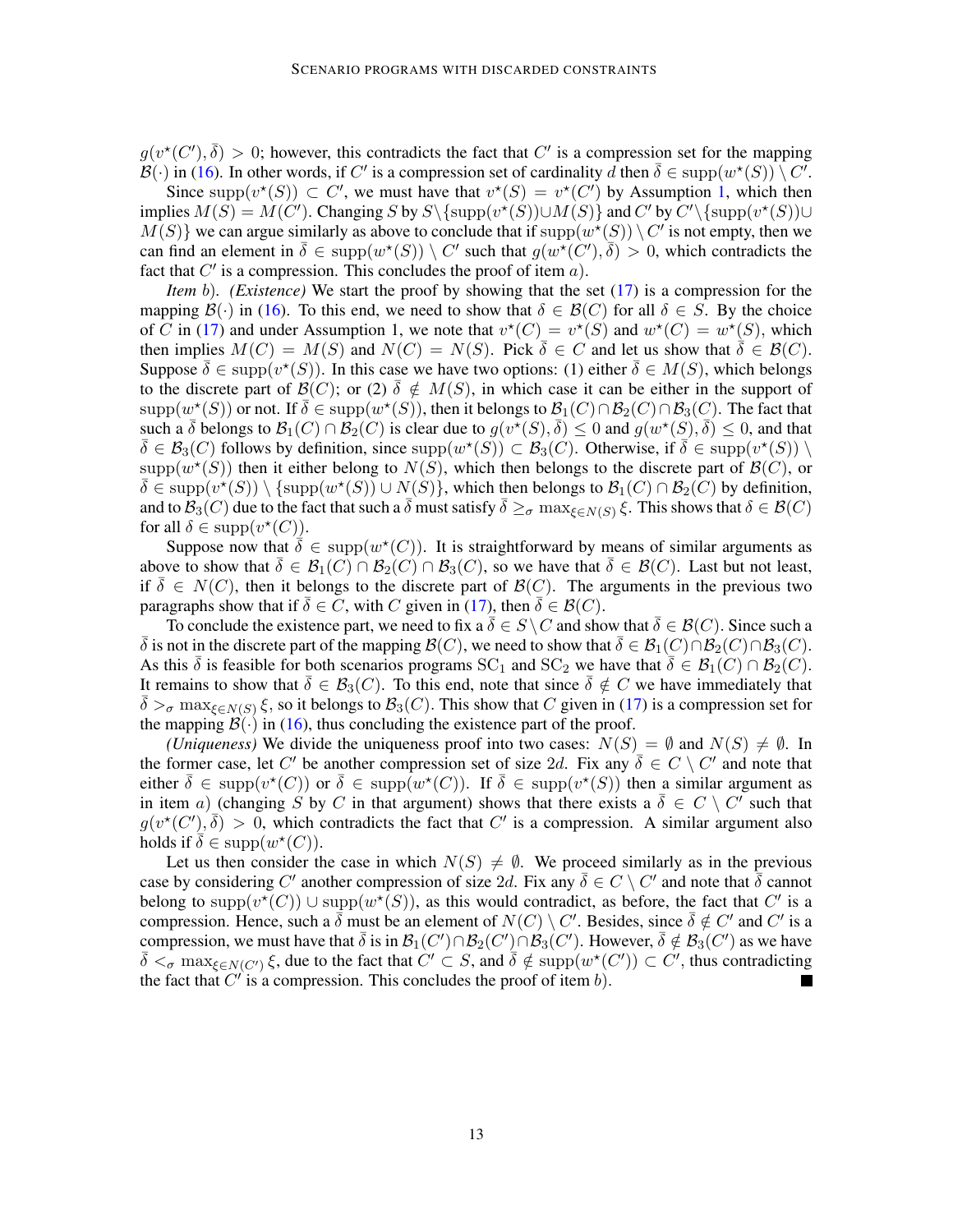## SECOND STEP: COMBINING THE RESULTS IN PROPOSITION [3](#page-11-1) WITH THOSE IN R[OMAO ET AL](#page-17-10). [\(2020](#page-17-10)A)

We are now in a position to prove Theorem [8.](#page-7-1) Its proof relies on Proposition [3](#page-11-1) and Theorem 4 in [Romao et al.](#page-17-10) [\(2020a\)](#page-17-10). Recall that d is the dimension of the optimisation problem  $P_k$  and we are writing  $r = q_1 d + q_2$ , with  $0 < q_2 < d$ , where  $m > \lceil r \rceil_d + d$ . Define the mapping  $\overline{A}: \Delta^m \to 2^{\Delta}$ 

<span id="page-13-1"></span>
$$
\bar{\mathcal{A}}(C) = \mathcal{A}(C) \cap \{ \mathcal{B}(C \setminus R_{q_1}(C)) \cup R_{q_1}(C) \},\tag{18}
$$

where  $A(\cdot)$  is the mapping<sup>[5](#page-13-0)</sup> given by

<span id="page-13-3"></span>
$$
\mathcal{A}(C) = (\mathcal{A}_1(C) \cap \mathcal{A}_2(C)) \cup \mathcal{A}_3(C),\tag{19}
$$

with,  $A_1(C) = \{ \delta \in \Delta : g(x_{q_1}^*(S), \delta) \le 0 \}, A_3(C) = \bigcup_{k=0}^{q_1-1} \text{supp} (x_k^*(C)),$ 

$$
\mathcal{A}_2(C) = \left\{ \bigcap_{k=0}^{q_1-1} \left\{ \delta \in \Delta : c^\top z^\star (J \cup \{\delta\}) \leq c^\top x_k^\star(S), \text{ for all } J \subset S \setminus R_k(S), \text{ with } |J| = d-1 \right\} \right\}.
$$

The mapping  $\mathcal{A}(\cdot)$  is associated to the removal procedure encoded by [\(4\)](#page-3-0) when  $q_2 = 0$  and the details of each of its components can be found in [Romao et al.](#page-17-10) [\(2020a](#page-17-10)[,b\)](#page-17-11), and  $\mathcal{B}(\cdot)$  is the mapping of Proposition [3](#page-11-1) with input given by  $S \setminus R_{q_1}(S)$ , rather than S. Note also that under this choice for the input of  $\mathcal{B}(\cdot)$  we have  $v^*(S \setminus R_{q_1}(S)) = x_{q_1}^*(S)$  and  $w^*(S \setminus R_{q_1}(S)) = x_{q_1+1}^*(S) = x^*(S)$  (see [\(5\)](#page-3-3)). In fact, under this notation, the scenarios programs  $SC_1$  and  $SC_2$  in Proposition [3](#page-11-1) correspond to the scenario programs  $P_{q_1}$  and  $P_{q_1+1}$ , respectively, in the description of Section [2.](#page-1-0)

Once existence and uniqueness of a compression set associated to the mapping  $\bar{\mathcal{A}}(\cdot)$  in [\(18\)](#page-13-1) is established we invoke Theorem 3 in [Margellos et al.](#page-17-17) [\(2015\)](#page-17-17) to produce the claimed the bound on the probability of constraint violation in Theorem [8.](#page-7-1) To this end, let us start showing that the subset of the scenarios given by

<span id="page-13-2"></span>
$$
C = \bigcup_{k=0}^{q_1} \text{supp}(x_k^{\star}(S)) \cup \text{supp}(x^{\star}(S)) \cup \bigcup_{j \in N(S)} \delta_j
$$
 (20)

is a compression set for the mapping  $\bar{\mathcal{A}}(\cdot)$  in [\(18\)](#page-13-1) – uniqueness will be shown in the sequel. First, note that such a  $C$  can be written as

$$
C = C_1 \cup C_2, \ C_1 = \bigcup_{k=0}^{q_1} \text{supp}(x_k^*(S)), \ C_2 = \text{supp}(x_{q_1}^*(S)) \cup \text{supp}(x^*(S)) \cup \bigcup_{j \in N(S)} \delta_j. \tag{21}
$$

The fact that C in [\(20\)](#page-13-2) forms a compression set for the mapping  $\bar{\mathcal{A}}(\cdot)$  follows trivially since  $C_1$  and  $C_2(S)$  are compression sets for the removal procedure encoded by [\(4\)](#page-3-0) due to Theorem 4 in [Romao](#page-17-10) [et al.](#page-17-10) [\(2020a\)](#page-17-10) and Proposition [1,](#page-4-2) i.e.,  $\delta \in \mathcal{A}(C) \cap \{ \mathcal{B}(C \setminus R_{q_1}(C)) \cup R_{q_1}(C) \}$  for all  $\delta \in S$ . Besides, observe that the cardinality of C is equal to  $(q_1+2)d = \lfloor q_1d+q_2 \rfloor_d+d = \lfloor r \rfloor_d+d$  due to definition of set  $N(S)$  given in Proposition [3](#page-11-1) and to the relation  $r = q_1d + q_2$ .

We now show that the set C in [\(20\)](#page-13-2) is the unique compression set of cardinality equal to  $\lceil r \rceil_d+d$ for the mapping in [\(18\)](#page-13-1). Suppose C' is another compression set of cardinality equal to for  $\bar{A}(\cdot)$ . This means that  $\delta \in \overline{\mathcal{A}}(C')$  for all  $\delta \in S$ . However, by the results in [Romao et al.](#page-17-10) [\(2020a\)](#page-17-10), we must

<span id="page-13-0"></span><sup>5.</sup> We are also overlapping notation here. The mapping  $\mathcal{A}(\cdot)$  in this proof is not related to the mapping  $\mathcal{A}(\cdot)$  defined in [\(8\)](#page-6-1).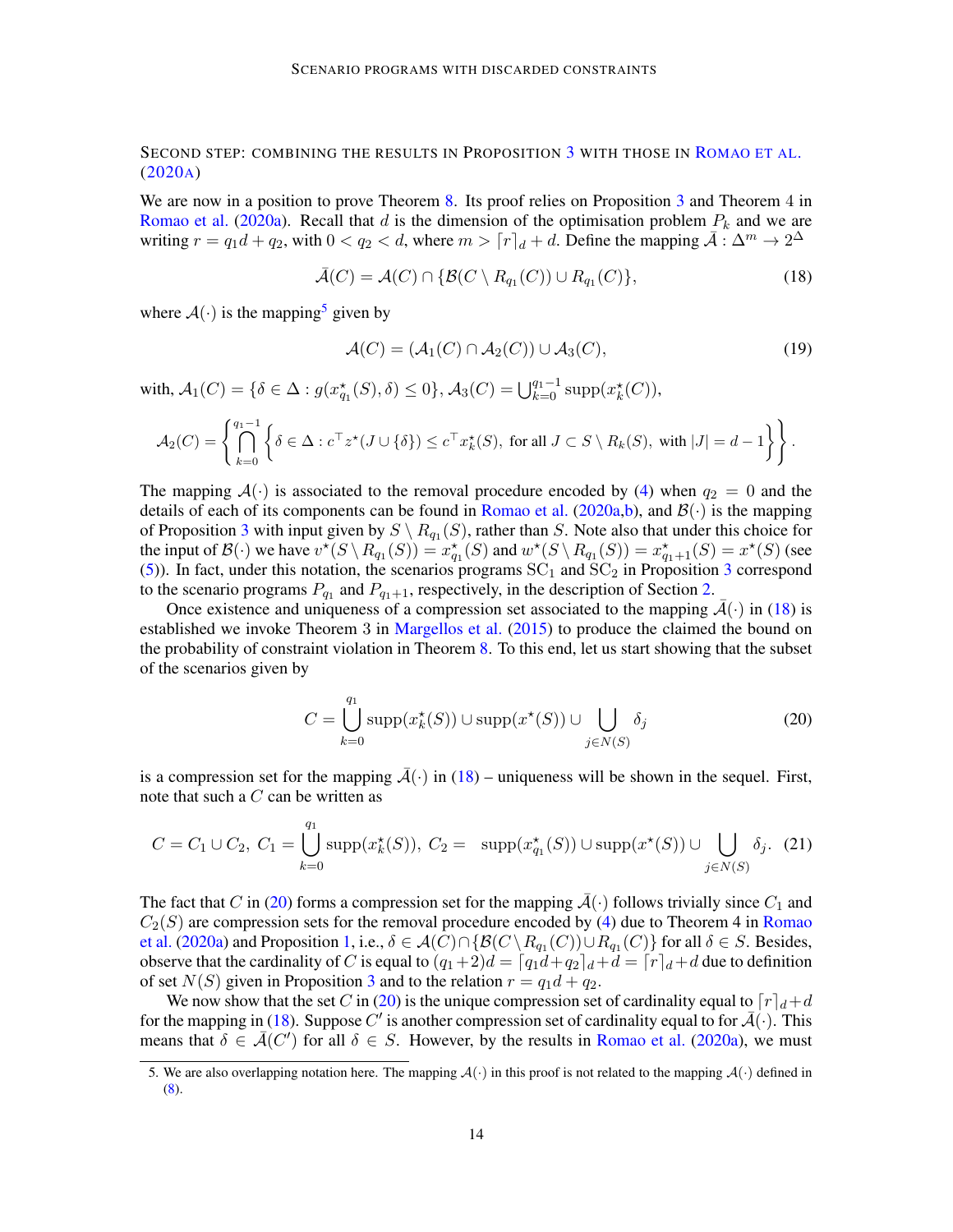have  $C_1 \subset C'$ ; otherwise, we would find another compression of size  $(q_1 + 1)d$  for the mapping  $\mathcal{A}(\cdot)$  described in [Romao et al.](#page-17-10) [\(2020a\)](#page-17-10). We also obtain that  $\delta \in \mathcal{B}(\tilde{C}')$  for all  $\delta \in S$ . Since  $C' \setminus R_{q_1}(S) \subset S \setminus R_{q_1}(S)$ , by Proposition [1,](#page-4-2) we must also have that  $C_2 \subset C$ . However, as the cardinality of  $C_1 \cup C_2$  is equal to  $\lceil r \rceil_d + d$ , this implies that  $C' = C$ , thus show uniqueness of the compression set  $C$  in  $(20)$ .

It remains to be shown how the existence and uniqueness of a compression set for the mapping  $\mathcal{A}(\cdot)$  can be used to produce the bound of Theorem [8.](#page-7-1) To this end, recall that (the dependence on S of the inner sets is omitted to simplify the notation)

$$
\bar{\mathcal{A}}(S) = \underbrace{\{(\mathcal{A}_1 \cap \mathcal{A}_2) \cup \mathcal{A}_3\}}_{\mathcal{A}(S)} \cap \underbrace{\{(\mathcal{B}_1 \cap \mathcal{B}_2 \cap \mathcal{B}_3) \cup \mathcal{B}_4\}}_{\mathcal{B}(S \setminus R_{q_1-1}(S)) \cup R_{q_1}(S)},
$$

where we have defined  $B_4 = R_{q_1} \cup \bigcup_{j \in M \cup N} \delta_j$ , which contains all the removed scenarios and potentially additional scenarios that compose the set  $N(S)$  described in Proposition [3.](#page-11-1) After some elementary manipulations, we can prove that

<span id="page-14-1"></span>
$$
\bar{\mathcal{A}}(S) \subset (\mathcal{A}_1 \cap \mathcal{A}_2 \cap \mathcal{B}_1 \cap \mathcal{B}_2 \cap \mathcal{B}_3) \cup (\mathcal{A}_3 \cup \mathcal{B}_4)
$$
  
= 
$$
(\mathcal{A}_1 \cap \mathcal{A}_2 \cap \mathcal{B}_2 \cap \mathcal{B}_3) \cup (\mathcal{A}_3 \cup \mathcal{B}_4),
$$
 (22)

where the second equality holds due to the fact that  $x_{q_1}^*(S) = v^*(S \setminus R_{q_1}(S))$ , which in turn implies that  $A_1(S) = B_1(S \setminus R_{q_1}(S))$ . Our ultimate goal is to bound the probability of  $B_2$ . With this in mind, we can use  $(22)$  to obtain the relation

$$
\mathbb{P}^m\{(\delta_1,\ldots,\delta_m)\in\Delta^m:\mathbb{P}\{\delta\notin\mathcal{B}_2(S\setminus R_{q_1-1}(S))\}>\epsilon\}
$$
  

$$
\leq \mathbb{P}^m\{(\delta_1,\ldots,\delta_m)\in\Delta^m:\mathbb{P}\{\delta\notin\bar{\mathcal{A}}(S)\}>\epsilon\}.
$$

However, note that the left-hand side of the above inequality is the probability of constraint violation we are interested in and the right-hand side can be upper bounded by Theorem 3 in [Margellos et al.](#page-17-17) [\(2015\)](#page-17-17) and the fact that there exists a unique compression set of size  $\lceil r \rceil_d + d$  (as shown above), yielding the expression in the right-hand side of the inequality in Theorem [8.](#page-7-1) This concludes the proof of Theorem [8.](#page-7-1)

## <span id="page-14-0"></span>Appendix B. Proof of Theorem [9](#page-8-2)

As for the case of Theorem [8,](#page-7-1) we divide the proof of Theorem [9](#page-8-2) into two steps. The first step consists in studying the removal procedure that improves the cost by moving downwards in the direction of the epigraphic variable for the case in which  $0 < r < d$ , i.e.,  $q_1 = 0$  and  $q_2 = r$ . The second step of the proof combines the resulting guarantee with Theorem 4 in [Romao et al.](#page-17-10) [\(2020a\)](#page-17-10).

THE CASE  $q_1 = 0$ 

Consider the min-max scenario program

<span id="page-14-2"></span>minimise 
$$
t
$$
  
\n $(x,t)\in\mathcal{X}\times\mathbb{R}$   
\nsubject to  $f(x,\delta) \le t$ , for all  $\delta \in S$ , (23)

where t is called the epigraphic variable, and let  $(x^*(S), t^*(S))$  be its optimal solution (unique under Assumption [1\)](#page-2-3) and  $supp((x^*(S), t^*(S)))$  be its support set. For any  $0 < q_2 < d$ , define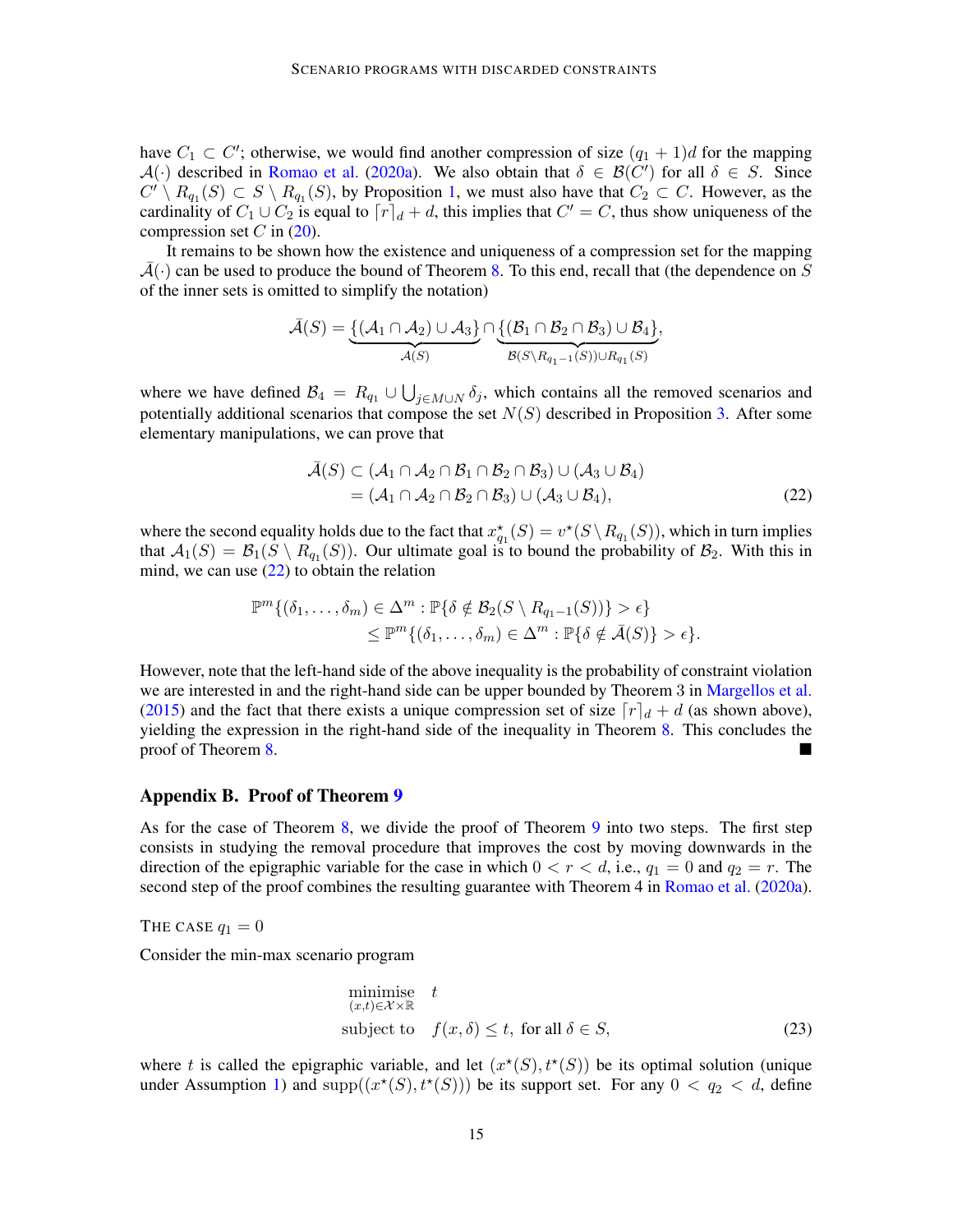$v_i(S)$  and  $v_{(i)}$  as described in [\(12\)](#page-8-3), and recall that  $v_{(1)}(S) < v_{(2)}(S) < \ldots < v_{(q_2)}(S) < \ldots$ . We are interested in the quantity  $V_{q_2}(S)$  defined in [\(13\)](#page-8-1) with  $(t_{q_1}^{\star}(S), x_{q_1}(S)) = (t^{\star}(S), x^{\star}(S))$ , as we are considering the case  $q_1 = 0$ , which constitutes the probability that an unseen sample has a cost greater than  $t^*(S) - v_{(q_2)}(S)$ .

To produce bounds on the tail distribution of [\(13\)](#page-8-1) we consider the mapping  $\mathcal{B}: \Delta^m \to 2^{\Delta}$  as

<span id="page-15-0"></span>
$$
\mathcal{B}(C) = \{ \delta \in \Delta : f(x^*(C), \delta) \le t^*(C) - v_{(r)}(C) \} \cup C,
$$
\n(24)

which is the union of a discrete set containing the samples in C and the set of  $\delta$  that generates a constraint that intersects the vertical line passing through  $x^*(S)$  below the value given by  $t^*(C)$  –  $v_{(r)}(C)$ . Our strategy is to show that the set

<span id="page-15-1"></span>
$$
C = \text{supp}((x^*(S), t^*(S))) \cup \left\{ \bigcup_{j=1}^{r-1} \delta_{(j)} \right\},\tag{25}
$$

where  $\delta_{(j)}$  denotes the scenarios that lead to the j-th largest  $v_j(S)$ , i.e.,  $v_{(j)}(S) = t^*(S) - f(x^*(S))$ ,  $\delta_{(j)}$ ), is the unique compression set of cardinality equal to  $d + r$  associated to the mapping  $\mathcal{B}(\cdot)$  in  $(24)$ . This is proved in the next proposition.

<span id="page-15-3"></span>**Proposition 4** *Given a set of samples*  $S = (\delta_1, \ldots, \delta_m)$ *. Consider the removal scheme encoded by* [\(23\)](#page-14-2), and the mapping  $\mathcal{B}(\cdot)$  as in [\(24\)](#page-15-0). Let  $r = q_2$ , with  $0 < q_2 < d$  (i.e.,  $q_1 = 0$ ), then we have that *the set* C *in* [\(25\)](#page-15-1) *is the unique compression set associated to*  $B(\cdot)$ *.* 

**Proof** *(Existence)* We need to show that  $\delta \in \mathcal{B}(C)$  for all  $\delta \in S$ , with C given in [\(25\)](#page-15-1). Note that if  $\delta \in C$ , then  $\delta \in \mathcal{B}(C)$ , as it belongs to the discrete part of the mapping  $\mathcal{B}(\cdot)$  in [\(24\)](#page-15-0). Then, it suffices to show that  $\delta \in \mathcal{B}(C)$  for all  $\delta \in S \setminus C$ . This is trivial since any scenario in  $S \setminus C$  leads to  $v_{(r)}(C) \leq v_i(C)$ , so  $f(x^*(C), \delta_i) \leq t^*(C) - v_i(C) \leq t^*(C) - v_{(r)}(C)$ . This shows that C in [\(9\)](#page-6-0) is a valid compression set and its cardinality is equal to  $r + d$ .

(*Uniqueness*) To show uniqueness, assume that there exists another compression set  $C'$  with cardinality equal to  $r + d$ . Pick any  $\overline{\delta} \in C \setminus C'$ . We want to show that  $C \setminus C'$  being non-empty contradicts the fact that C' is a compression for the mapping  $\mathcal{B}(\cdot)$  in [\(24\)](#page-15-0).

Suppose that  $\bar{\delta} \in \text{supp}((x^*(S), t^*(S))) \setminus C'$ . By the Definition [1](#page-2-4) and Assumption [1,](#page-2-3) we must have that  $(x^*(S), t^*(S)) \neq (x^*(C'), t^*(C'))$  with  $t^*(C') < t^*(S)$ . We claim that there exists a  $\bar{\delta} \in \text{supp}(\dot{x}^{\star}(\dot{C}'))$ ,  $t^{\star}(\dot{C}')) \setminus \dot{C}'$  with the property that

<span id="page-15-2"></span>
$$
t^{\star}(C') - f(x^{\star}(C'), \bar{\delta}) \le 0. \tag{26}
$$

Otherwise, if  $t^*(C') - f(x^*(C'), \overline{\delta}) \ge 0$  for all  $\delta \in \text{supp}((x^*(S), t^*(S))) \setminus C'$ , then  $(x^*(C'), t^*(C'))$ would be feasible to the scenario program [\(23\)](#page-14-2) and, since  $t^*(C') < t^*(S)$ , we would contradict optimality of  $t^*(S)$ . For such a  $\bar{\delta}$  satisfying [\(26\)](#page-15-2), we now claim that it cannot be in  $\mathcal{B}(C')$ . To show this, suppose that  $\bar{\delta} \in \mathcal{B}(C')$ , then we obtain

$$
t^{\star}(C') \le f(x^{\star}(C'), \overline{\delta}) \le t^{\star}(C') - v_{(r)}(C'),
$$

where the first inequality holds due to [\(26\)](#page-15-2) and the second one to the fact that  $\bar{\delta} \in \mathcal{B}(C')$ . However, since  $v_{(r)}(C') > 0$  by construction, we reach the contradiction  $t^*(C') < t^*(C')$ . This shows that if C' is a compression set, then  $supp((x^*(S), t^*(S))) \subset C'$ .

In other words, if C' is a compression and  $\overline{\delta} \in C \setminus C'$ , we must have that  $\overline{\delta} \in \bigcup_{i=1}^{r-1} \delta_{(i)} \setminus C'$ , which implies  $(x^*(C), t^*(C)) = (x^*(C'), t^*(C')) = (x^*(S), t^*(S))$ . However, since  $\overline{C'} \subset S$  and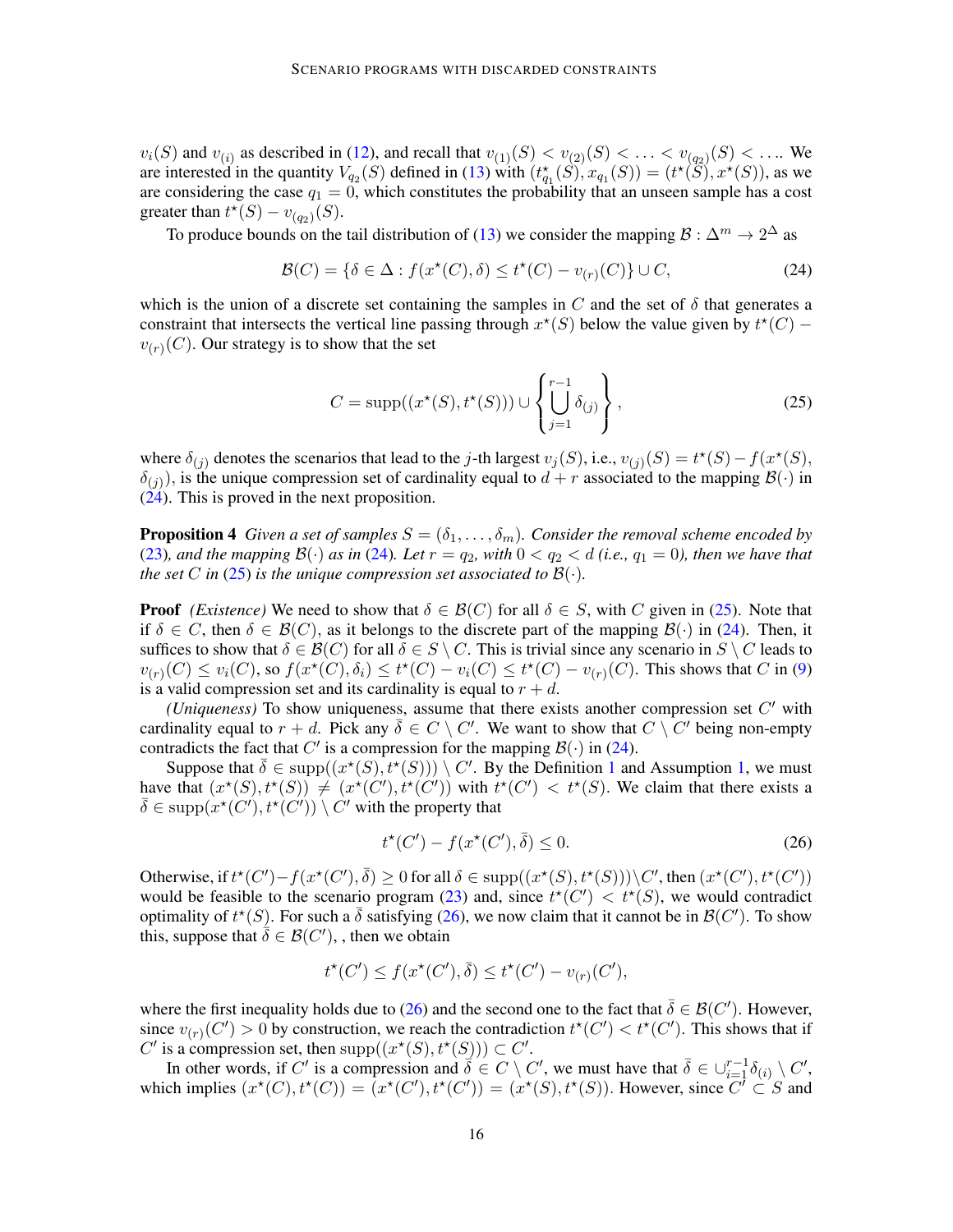$v_{(r)}(S) = v_{(r)}(C)$ , we must have that  $v_{(r)}(C') > v_{(r)}(C)$ . As before, suppose for the sake of contradiction that such a  $\bar{\delta}$  belongs to  $\mathcal{B}(C')$ , then we must have that

$$
v_{(r)}(C') \le t^*(S) - f(x^*(S), \bar{\delta}) = v_{(r)}(C),
$$

which is a contradiction since  $v_{(r)}(C') > v_{(r)}(C)$ . Hence, we conclude that C in [\(25\)](#page-15-1) is the unique compression set of cardinality equal to  $(r + d)$  for the mapping  $\mathcal{B}(\cdot)$  in [\(24\)](#page-15-0). This concludes the proof of the proposition. 

## THE GENERAL CASE:  $q_1 \neq 0$

To generalise the results to the case  $q_1 \neq 0$ , we use similar arguments as in the proof of Theorem [8.](#page-7-1) Indeed, we define  $\bar{\mathcal{A}}$  :  $\Delta^m \to 2^\Delta$  as

<span id="page-16-2"></span>
$$
\bar{\mathcal{A}}(C) = \mathcal{A}(C) \cap \{ \mathcal{B}(C \setminus R_{q_1}(C)) \cup R_{q_1}(C) \},\tag{27}
$$

where the mapping  $A(\cdot)$  is given in [\(19\)](#page-13-3) and  $B(\cdot)$  is given<sup>[6](#page-16-0)</sup> in [\(24\)](#page-15-0). As before, the mapping  $A(\cdot)$ represents the first stage of the removal procedure where the support set associated to the scenario program [\(11\)](#page-8-0) is discarded at each stage. The mapping  $\mathcal{B}(\cdot)$  represents the last stage where we move downwards in the direction of the epigraphic variable.

Recall that, given  $S = (\delta_1, \ldots, \delta_m)$ , we write  $r = q_1(d+1) + q_2$ , with  $0 < q_2 < d+1$ , using the division algorithm. A compression candidate for the mapping  $\mathcal{A}(\cdot)$  is

<span id="page-16-1"></span>
$$
C = \bigcup_{k=0}^{q_1} \text{supp}((x_k^{\star}(S), t_k^{\star}(S))) \cup \bigcup_{j=1}^{q_2 - 1} \delta_{(j)},
$$
 (28)

which has cardinality equal to  $(d+1)(q_1+1) + q_2 - 1 = r + d$ . Note that C in [\(28\)](#page-16-1) can be written as

$$
C = C_1 \cup C_2, \text{ with } C_1 = \bigcup_{k=0}^{q_1} \text{supp}((x_k^{\star}(S), t_k^{\star})), \quad C_2 = \text{supp}((x_{q_1}^{\star}(S), t_{q_1}^{\star})) \cup \bigcup_{j=1}^{q_2-1} \delta_{(j)}.
$$

To show that C is the unique compression set associated to the mapping  $\overline{A}(\cdot)$  in [\(27\)](#page-16-2) we follow *mutatis mutandis* the corresponding arguments in the proof of Theorem [8,](#page-7-1) i.e., using the fact that the mappings  $A(\cdot)$  and  $B(\cdot)$  possess a unique compression set by Theorem 4 in [Romao et al.](#page-17-10) [\(2020a\)](#page-17-10) and Proposition [4,](#page-15-3) respectively.

Finally, to assess the risk of the empirical cost, namely, quantity  $V_{q_2}(S)$  defined in [\(13\)](#page-8-1), we use elementary probability arguments on the mappings that compose  $\bar{A}(\cdot)$  in [\(27\)](#page-16-2) to produce the upper bound

$$
\mathbb{P}^m\{(\delta_1,\ldots,\delta_m)\in\Delta^m:V_{q_2}(S)>\epsilon\}\leq\mathbb{P}^m\{(\delta_1,\ldots,\delta_m)\in\Delta^m:\mathbb{P}\{\delta\in\Delta:\delta\notin\bar{\mathcal{A}}(C)\}>\epsilon\}.\tag{29}
$$

However, by exploring that there exists a unique compression set of cardinality equal to  $r + d$ associated to  $\mathcal{A}(C)$ , we can invoke Theorem 3 in [Margellos et al.](#page-17-17) [\(2015\)](#page-17-17) to prove the bound in Theorem [9.](#page-8-2)

<span id="page-16-0"></span><sup>6.</sup> Observe the overlapping notation. The mapping  $\mathcal{B}(\cdot)$  in this section is not related to the mapping  $\mathcal{B}(\cdot)$  in [\(16\)](#page-10-4)